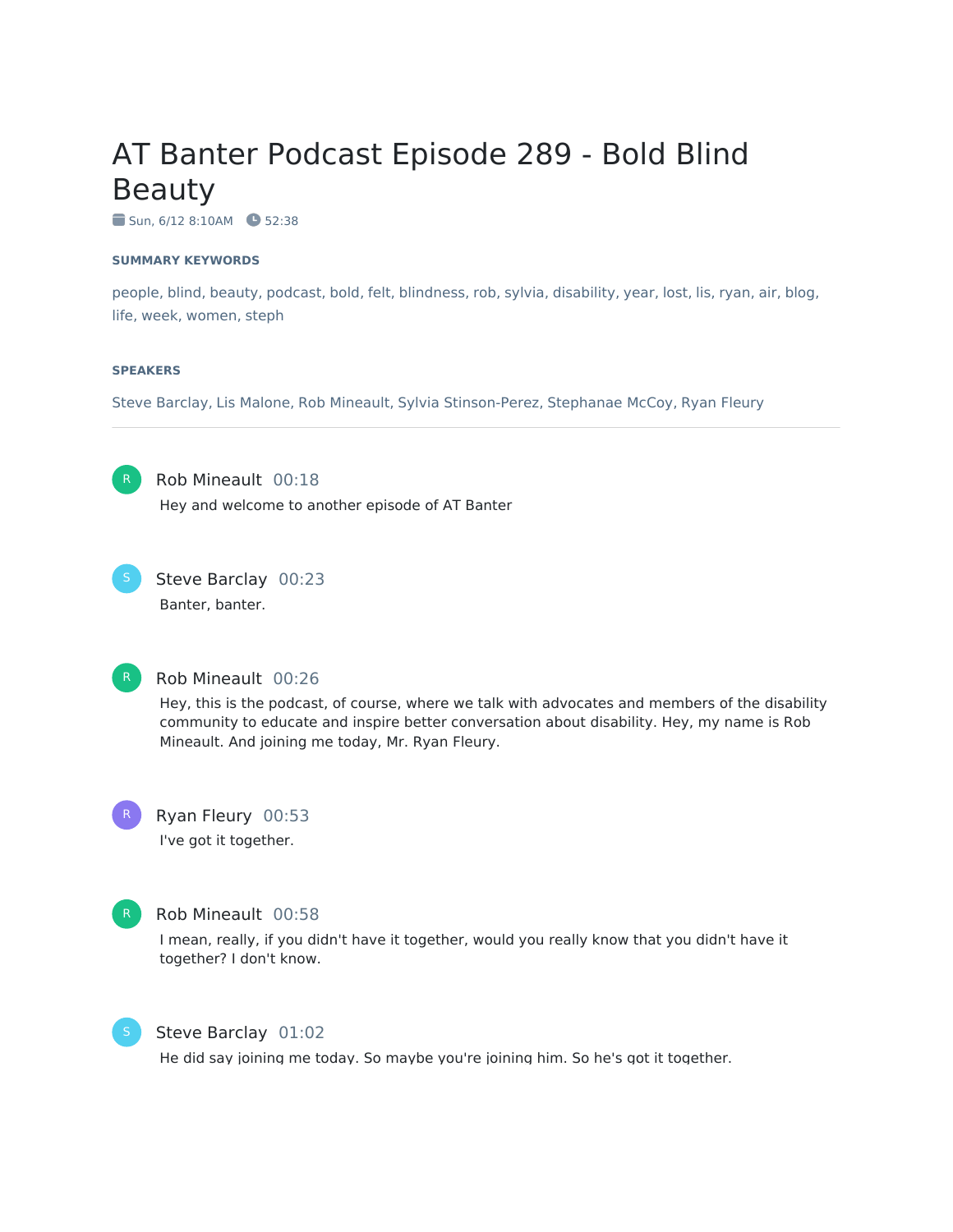# He did say joining me today. So maybe you're joining him. So he's got it together.



### Rob Mineault 01:09

Okay. And also in the room. Mr. Steve Barclay,



# Steve Barclay 01:13

That's me providing samples of sarcasm as required.



Rob Mineault 01:19 And Lis Malone.



Lis Malone 01:23 I will be very well behaved this week.

Rob Mineault 01:25 Thank you. I appreciate that.



Lis Malone 01:27 You're welcome, Rob.



# Rob Mineault 01:29

Yeah, so look at us. Back to full strength again. We were we were short handed last week. Just me and Steve. But yeah, we've we've returned to the ice at full strength.



#### Steve Barclay 01:45

Oh, hey, Ryan, less you know who missed you guys last last week?

R Divan Floury 01:40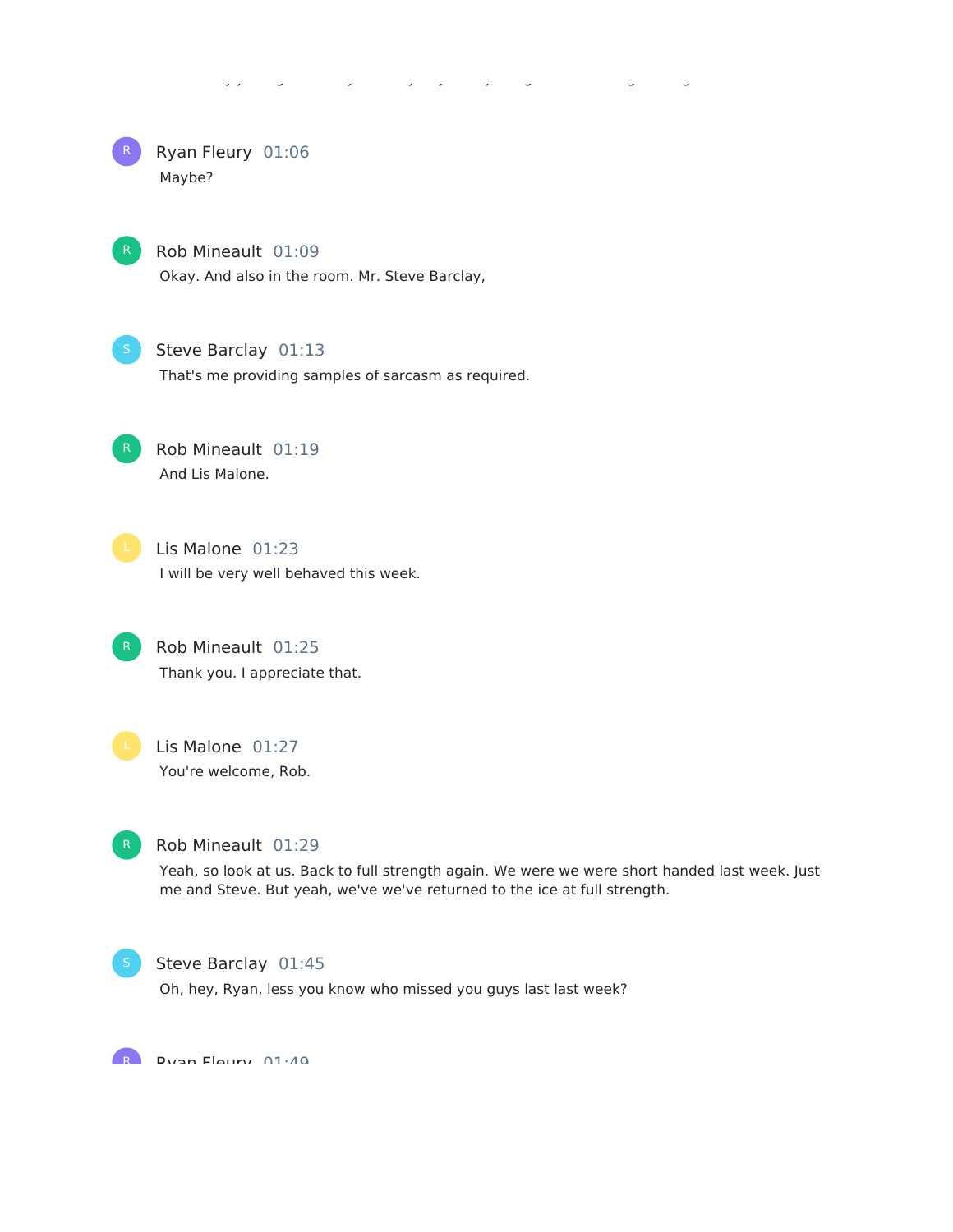Ryan ricury views Who?

Steve Barclay 01:51 Nobody.

Lis Malone 02:00 Probably.



Rob Mineault 02:03 No, you guys were missed.

Ryan Fleury 02:06 I can take next week off. I love it.



Rob Mineault 02:09 No taking any more time off. How was the dentist?

R Ryan Fleury 02:13 The dentist? Fantastic. Yeah, absolutely. Fabulous.

Steve Barclay 02:17 Always a great experience, isn't it?



Rob Mineault 02:19

Right. And now wait a minute, so and I did promise the audience that I would do this. But what about Lis, where were you, Lis?

Lis Malone 02:27 I had to get my nails done.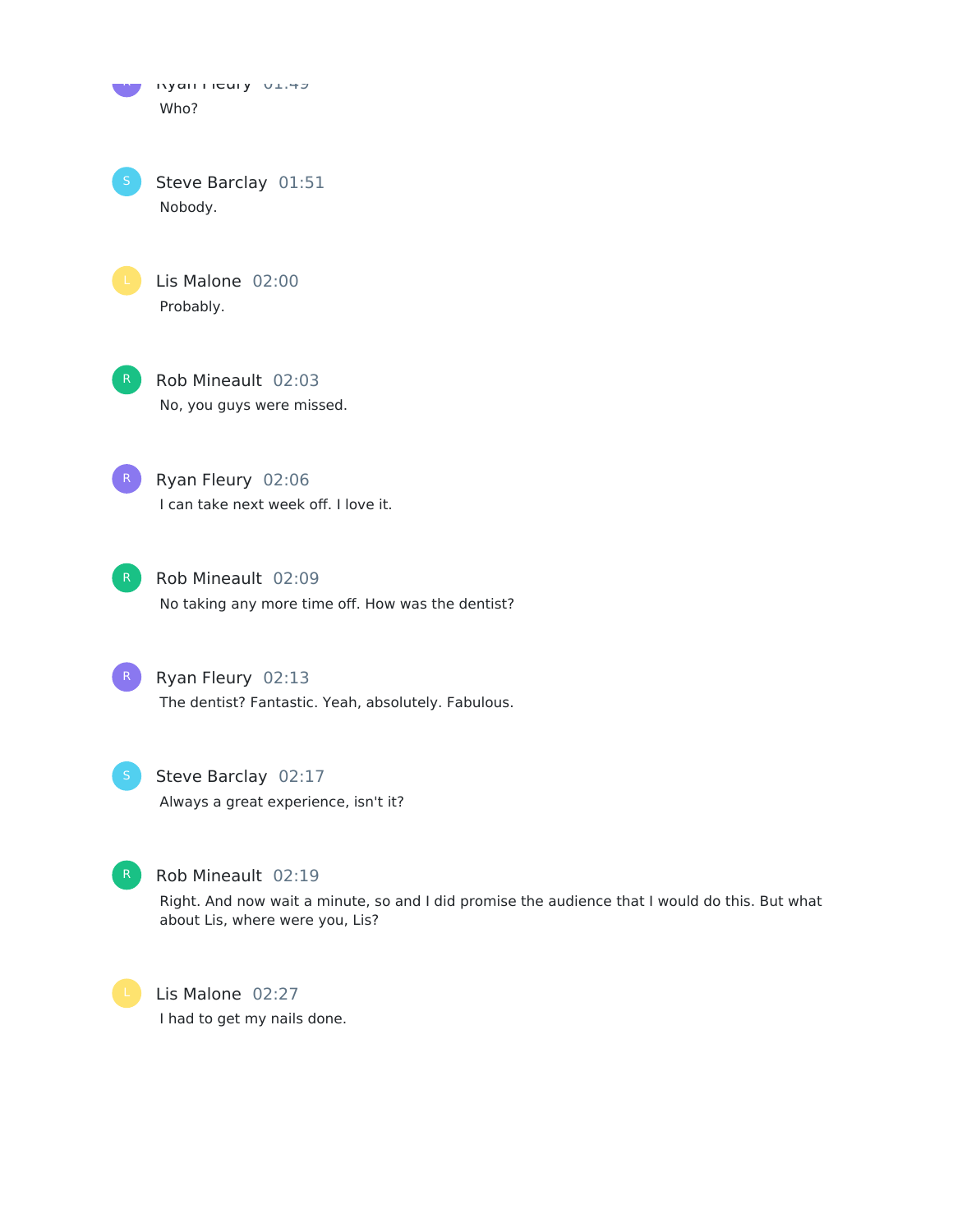# Rob Mineault 02:31

That's what I thought. Priorities. Yeah. Okay, she's not telling me. Forget it. Yeah, we'll just It's okay. There's some conspiracy theories rolling around the internet just. But that's fine.



Yes. Yep. Always.



# Rob Mineault 02:47

All right. Hey, Ryan. Yes, Rob? Let's get straight to business. What are we doing today?



# Ryan Fleury 02:55

Today we have a couple people from boldblindbeauty.com. Joining us we have Stephanae McCoy. And we have Sylvia Stinson-Perez who have joined us. Welcome, ladies.



# Stephanae McCoy 03:09

Thanks. Hello. It's nice to be here.



It's great to have you here.

Ryan Fleury 03:13



# Rob Mineault 03:16

Yeah, we've been we've been actually looking forward to this a lot. I love the website. And we will certainly get to it momentarily. But maybe first, we could just start out with maybe just telling us and our audience a little bit about yourselves first.

# Stephanae McCoy 03:33

My name is Stephanie. I like to be called Steph McCoy, and I am the founder of Bold Blind Beauty. I am so I'm a writer. I'm a podcaster. What else am I? I am many things. I am a mother of three adult children, three adult sons and a GG to three grandchildren. So and bold blind beauty I should count Bold Blind Beauty is one of my children because it is my baby,my passion project. So that's me in a nutshell.



Sylvia Stinson-Perez 03:38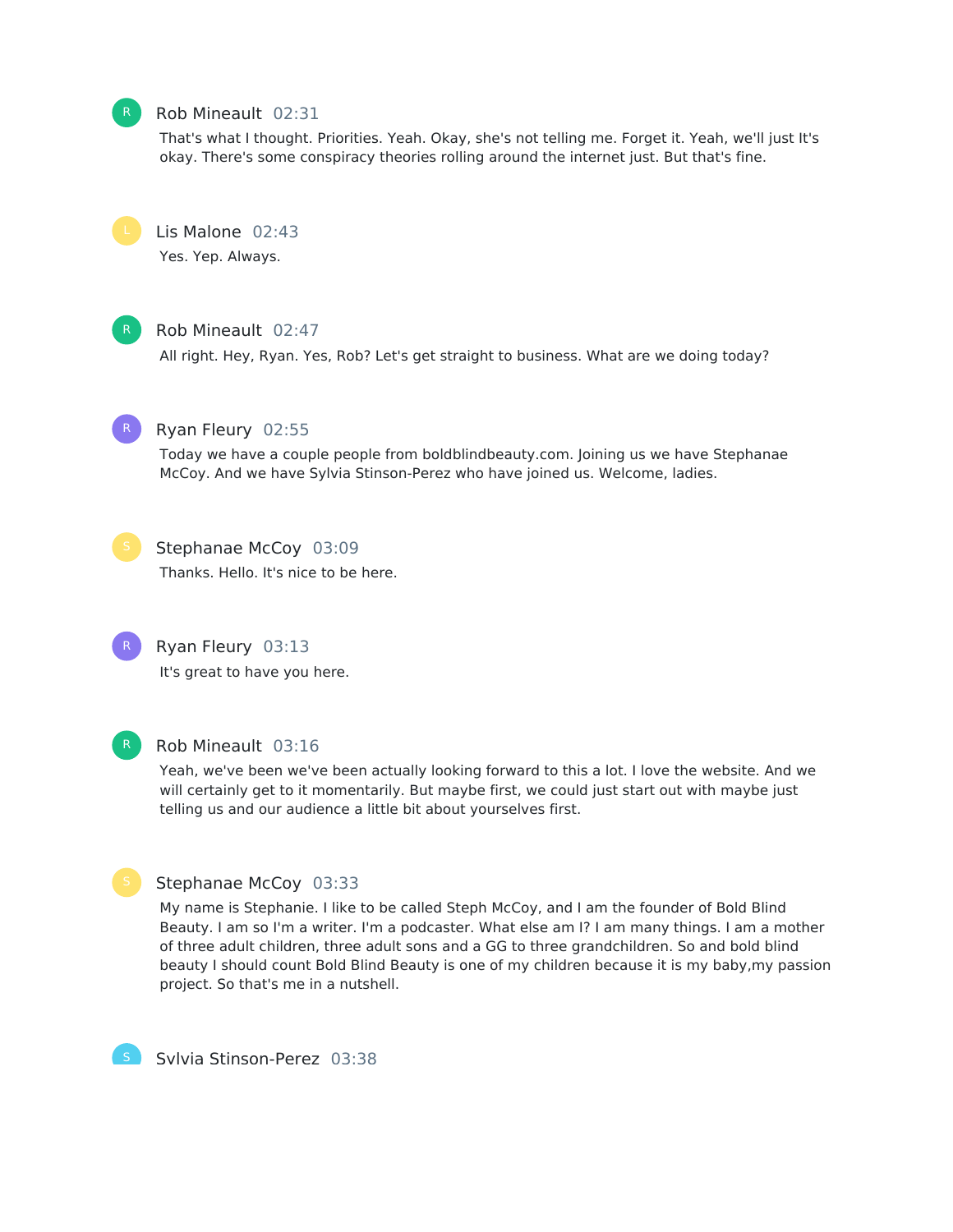#### Sylvia Stinson-Perez 03:38

And I'm Sylvia Stinson-Perez. And I am fortunate enough to be on the Bold Blind Beauty Advisory Council to be a blog contributor, and to be one of the co-hosts on Bold Blind Beauty On Air. And in the rest of my life, I'm the mom of an adult daughter and married and I live in Florida. I work for the American Foundation for the Blind and I've spent my entire career more or less in the blindness field which has been just a privilege and honor for me.

#### Rob Mineault 04:51

Wonderful. So now tell us a little bit about Bold Blind Beauty and sort of how it all started.

#### Stephanae McCoy 05:01

Well, it started as a result of my sight loss, I began losing my sight back in 2005. It spanned four years. So I had a four year period to sort of get adjusted to it before I was declared legally blind and heard those words, no one wants to hear that, you know, there's no more that they could do for me. I didn't know that at that time. But they should have put a comma after that me and said, you know, there was no more they could do for me medically, however, there's all these other cool things that can be done. So I learned through trial and error that there was this rather phenomenal community of people of advocates and business people and just amazing people who happen to be blind, who are doing amazing things, I immersed myself within that community. And that helped me get through it. Because as many people who lose sight later in life, we find that it's a very difficult process. It's, it's kind of lonely, because you find yourself surrounded by a lot of caring people who want to help, but they don't know, quite know how to do that, because they've not experienced sight loss. And that's where I found myself. So I created Bold Blind Beauty after giving a speech to a group of blind women, about how to apply makeup. There was a lot of questions after the speech. And it showed me that there was an interest definitely in this area. So I thought, why not just, you know, create a blog, addressing some of these topics on beauty and sight loss, blindness, blindness, awareness, that type of thing, and use it to empower blind women. So essentially, I created it to empower women who are on blindness spectrum, to embrace their beauty, increase their confidence, claim their power, and to boldly break barriers. And I'm so proud to say that today, the site features stories of people across the blindness spectrum, from all walks of life to further our mission of improving humanity, by changing the way we perceive one another. So it essentially was born out of my own personal experience of losing my my sight and trying to help people to understand that there is no one way to be blind.



Rob Mineault 07:44

So did it just start out as just sort of a blog?

Stephanae McCoy 07:46 Yes.

Rob Mineault 07:46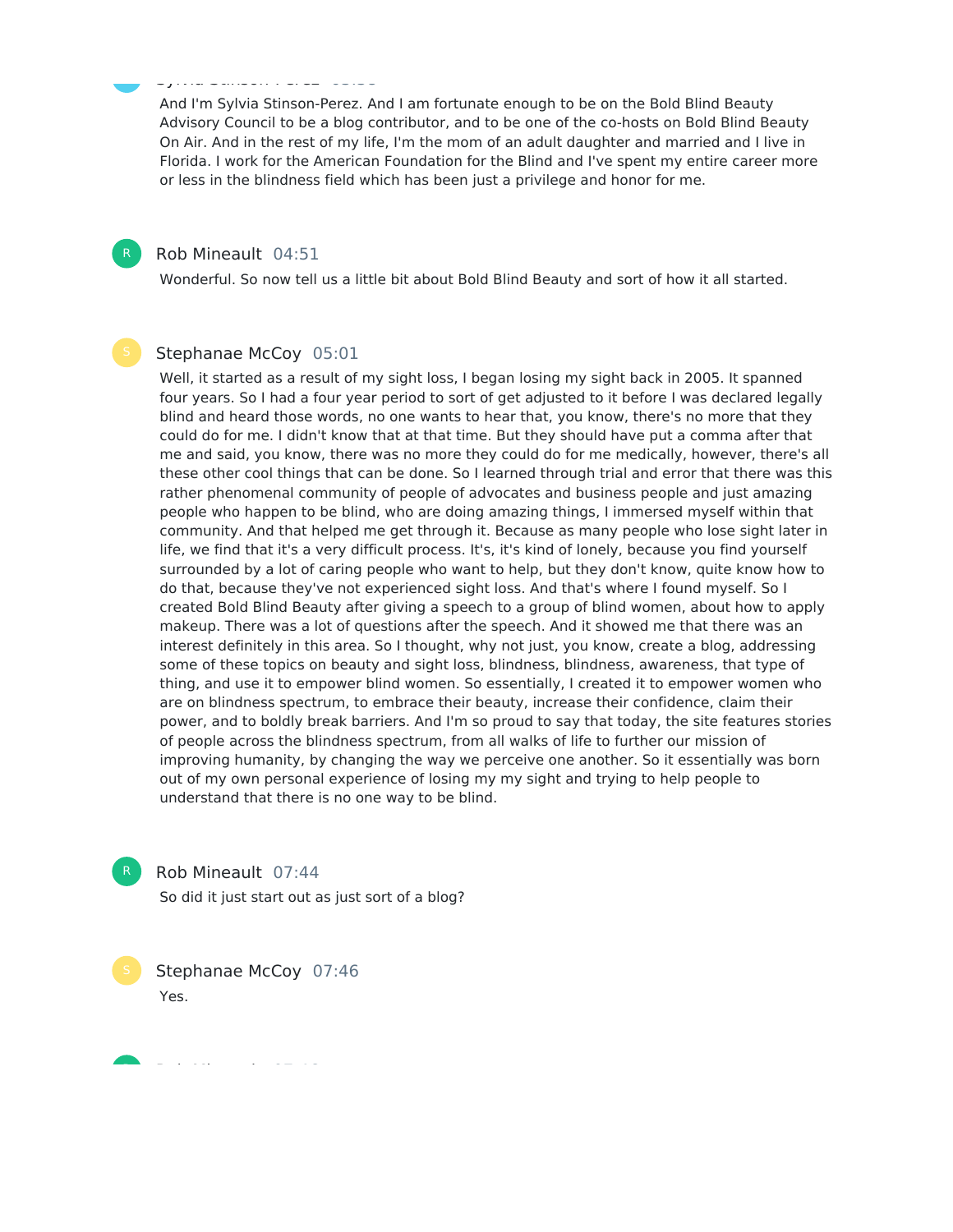Rob Mineault 07:46

And how often did you did you post?

R

#### Stephanae McCoy 07:49

That's the funny thing. When I first started, I did my first post in December of 2014. I don't know if that post is still up, because I've went through the site as years of progress and, you know, taken some stuff down and cleaned it up a bit. But I started off with the intention of posting every single day.

R

### Steve Barclay 08:18

I have that intention, once

# Stephanae McCoy 08:21

that lasted that lasted about six months. And I told myself, at the six month mark, this is hard. This is very, very hard. And I don't know if I could sustain this. Because at that time, you know, you truly don't know what you don't know. And I didn't know anything about blogging, I had to teach myself how to do it. And I took a year to do research on it. But I just totally was not prepared for all the work that was involved, and then adding to it to social media that was connected to it as well. There was just so much work. I had to scale back and rethink something.

# Rob Mineault 09:02

So, 2014 I mean, that's ... let me do the math on that. What is that six, eight. Clearly, this is not a math podcast. I mean, eight years. I mean, it's it is remarkable to think that, you know, it started out as a blog. And today, I mean, it's it's much, much bigger, and you know, with all with all the contributors and your merch. You've got a podcast, which which we'll talk about as well. But I mean, so what was that process like? Like how fast did it grow?

#### Stephanae McCoy 09:41

Yeah, it actually it grew slowly, which is my preference because I am very methodical and systematic about the way I do things. So I was okay with that. Plus, I wanted to figure out a way to monetize it. And with it being just a blog at first I wasn't sure what it was going to look like, until I had a designer create my icon, the brand icon, Abby, who's on the side, she also has her own personal backstory. And she's the one who I use to create the merch. So, you know, it took some time and it took connecting with other people. And I think that's the most important aspect of it is the other people. I had one woman reach out to me through the blog, she gave almost her whole life story, one comment with her phone number, and I almost had a heart attack. I'm like, Who does that? You never put your phone number in a blog. But we connected, we develop this wonderful friendship. And she was the one that helped me to really streamline it, get the messaging in order, and just create all these wonderful articles and things, telling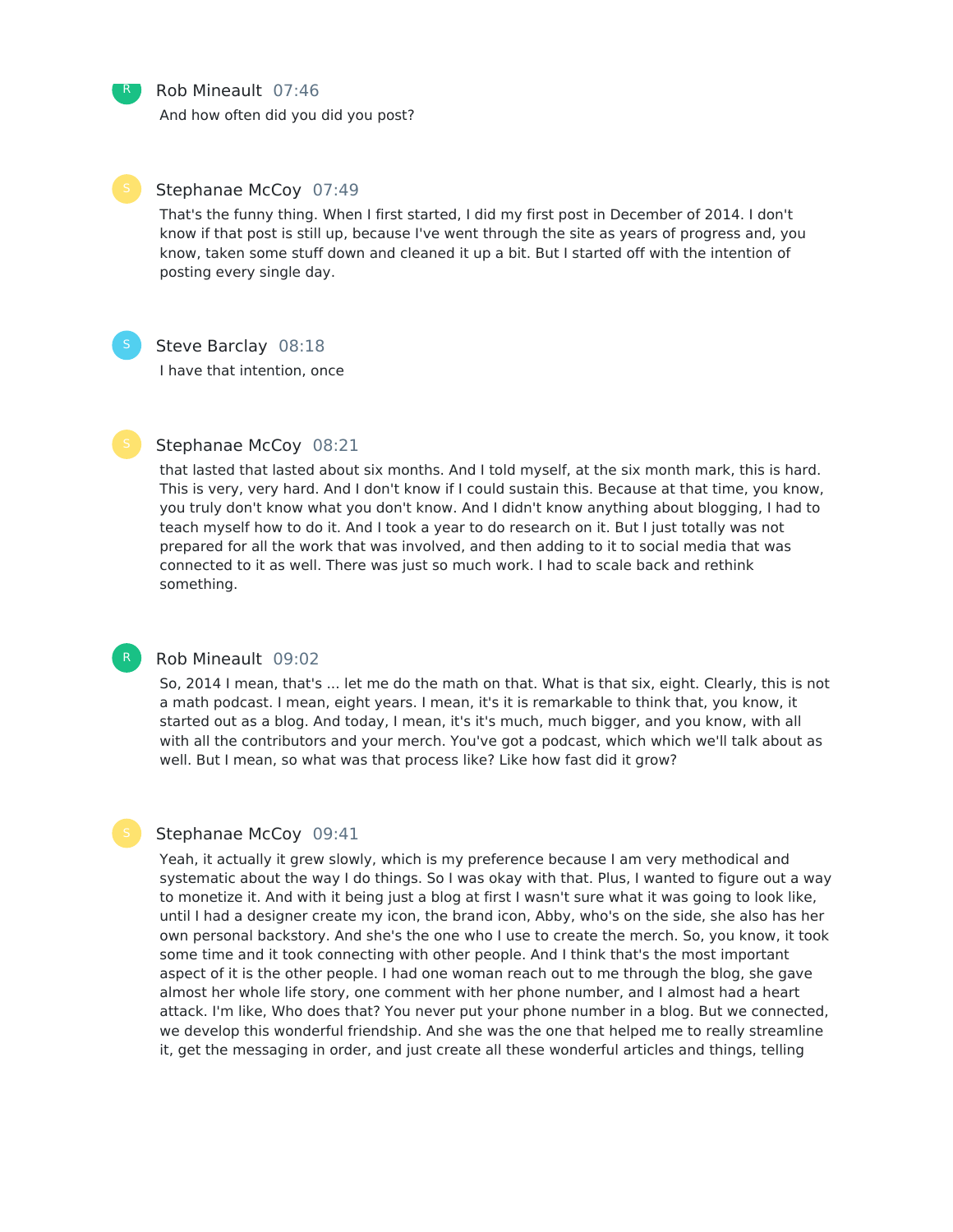Abby's story and just so many wonderful things she helped me do. And then in 2019, she died suddenly. And I thought, well, now what am I gonna do? And Nasreen, who's not with us today, but she is like, my right hand person. She, Nasreen Bhutta, she was traveling to India, I was traveling to Kansas. And she sends me a message through Skype or something I can't remember now. And she's like, hey, you know what's going on, just want to check in with you. You know, I really like what you're doing. And I want to help. And she was more or less like saying she was going to help, whether I liked it or not. And so she came on, and helped me to take it even further. And then we started meeting other people like Sylvia, and some of our other advisory board members. And ever since then, it's just like, that's when the magic began happening is because we've been connecting with people who are really, really passionate about our mission.

### Sylvia Stinson-Perez 12:06

So I have been visually impaired my whole life, from RP. And so I've gradually lost vision. And I've always been really cognizant of appearance and really just focused on looking my best. And as I said, I worked at my career in the field of blindness. So with all ages, and do a lot of work with young people, and even older people who want to look great, they want to wear makeup, they want to fix their hair. And so I also teach people how to do all those things. As a certified Vision Rehab Therapist, I've spent lots of time teaching people how to put on makeup, and how to organize their clothes, how to pick out clothes, etc. And so when I happen to meet Steph, and learn about Bold Blind Beauty, I was like, Oh, my goodness, this is just amazing. I want to be a part of this. And I think essentially, Steph, the minute I met you, too, I was like, oh, please, please like me, me. And I started off by writing blog posts. And what I love about doing that is mine are usually more on the kind of motivational, inspirational side and that is my very fun kind of creative thing that I get to do for writing. And just, I feel like so my I started off as a social worker. So it's kind of my social worker coming out encouraging and inspiring people to be their boss to to think about where they're going and what they're doing and to really embrace their blindness and their beauty. So and then, as I was, Stefan invited me to be on the advisory board, and we started talking about okay, what what's next? What's, what's the big thing we can do? And I said, I think we should have a podcast.

Stephanae McCoy 14:19 And what did I do?



Steph was immediately like, Oh, God, really? And then she researched and learned everything she needed to do edit and all of that and to get it on all the different platforms. So she embraced it after she had a heart attack.

### Steve Barclay 14:46

Ryan, Rob, which one are you knuckleheads told me I needed a podcast?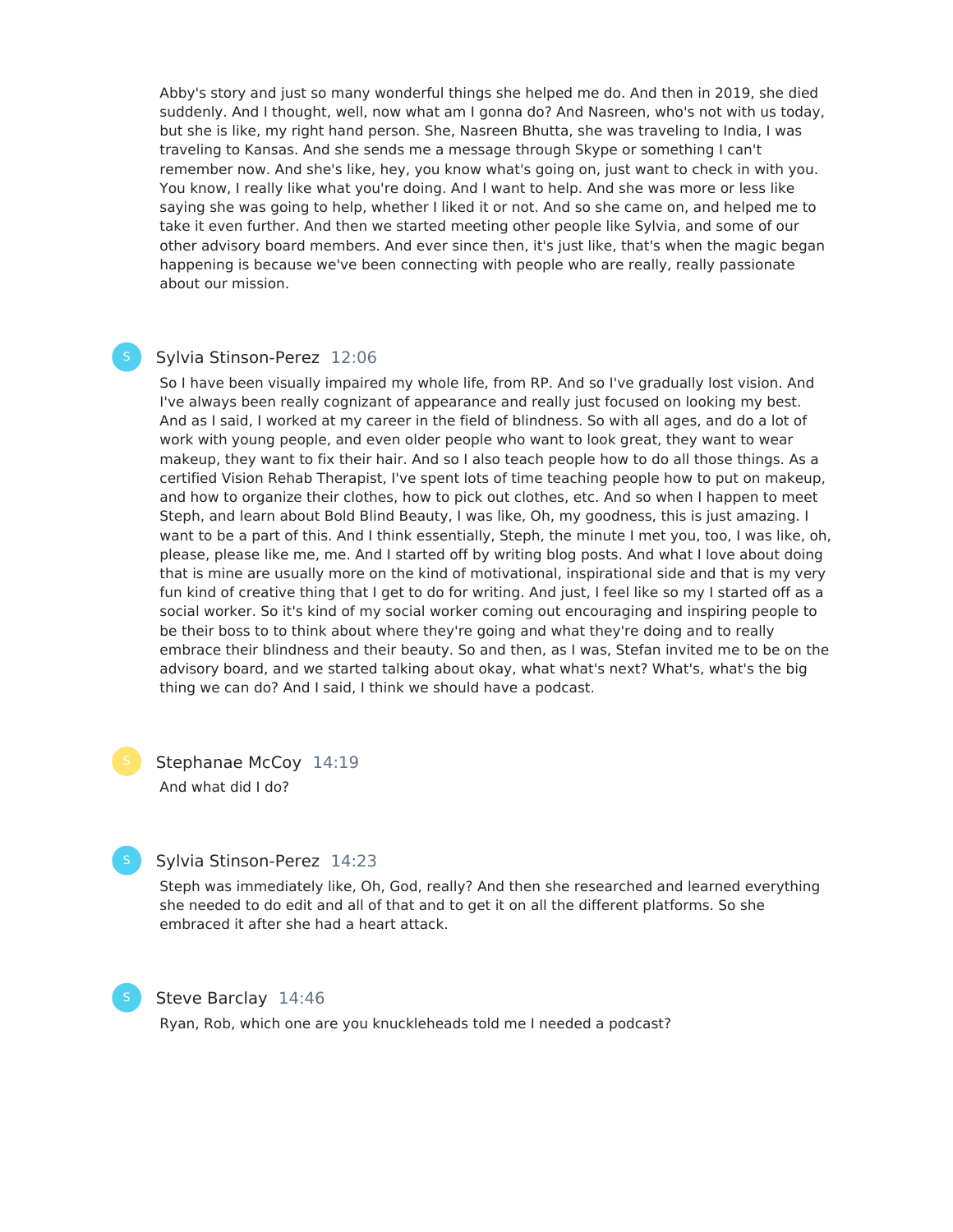#### Rob Mineault 14:52

Actually, I forget it was too long ago, but it was might have been both of us. So what I find really fascinating thing, because we've, we've been podcasting for far too long. But you know, what we've sort of discovered in our own podcast is that you talk to a lot of people, and especially people who, who have gone through that process of a vision loss. Really, what is a common thread among all their stories is that a lot of times, they will find something that helps them deal with that loss. And sometimes, in fact, it can be not necessarily, I mean, I pause to say, it's not a negative thing, but because, of course, you know, losing your vision is, you know, is a hard process to go through. But it can also be a very transformative experience and a positive experience, especially if you can latch on to something that you're passionate about that, that you're able to do and participate in. You know, we've talked to people who were never athletes prior to their vision loss, and they lost their vision and they became a paralympic athlete. And I feel like the site and and what you've kind of built is kind of is kind of that it sounded like it started out with a way for you to sort of process the things, but it's grown into something that actually helps other people process their own vision loss.

#### Stephanae McCoy 16:36

You are so correct. I started it, I believe, with the intent of yes, empowering others. But it was sort of cathartic to me to be writing and sharing my story. But then as I met more people, and began sharing their stories. That is, I think, when it began to change, and it wasn't really about me, because I'm almost like, I don't want to use the word flabbergasted, because I think that word is probably not used anymore, at least not by the cool kids. But at any rate, I'm always surprised when people ask me how I lost my sight, because I almost never really talk about my sight loss. You know, it's always about the stories of other people. Because that's really what Bold Blind Beauty is about as well - sharing the stories of these other people, and just how amazing they are. And it's not because they're blind. I think it's just much more than that, like you said, I think it's a transformative process that we go through. And it's like, you know, I always felt like I wanted to do something to help improve the world just a little bit, you know, before I die, that was always sort of my goal. But I really didn't know what that was, I I've always had sort of a deep not sort of, but a deep appreciation for equity for people. For each person, I think we're just to focus on the numbers of people. And it's too easy to group people, like into a bucket like, and social media doesn't help because it's all about likes, and, you know, comments and how many you can get, as opposed to focusing on just one individual, and just that one individual's needs, and what they need, because each of us are unique, you know, biologically were the same. But beyond that, we're all different. And there's nothing wrong with that, we should be celebrating our differences, and it is transformative, it's powerful.

# Sylvia Stinson-Perez 19:03

I would also add that, that every challenge we go through gives us an opportunity to find the courage within ourselves, but also to, as you talked about, connect with other people and find the, you know, inspiration in other people as well. That's a lot what will Bold Blind Beauty does.

Rob Mineault 19:27

R

R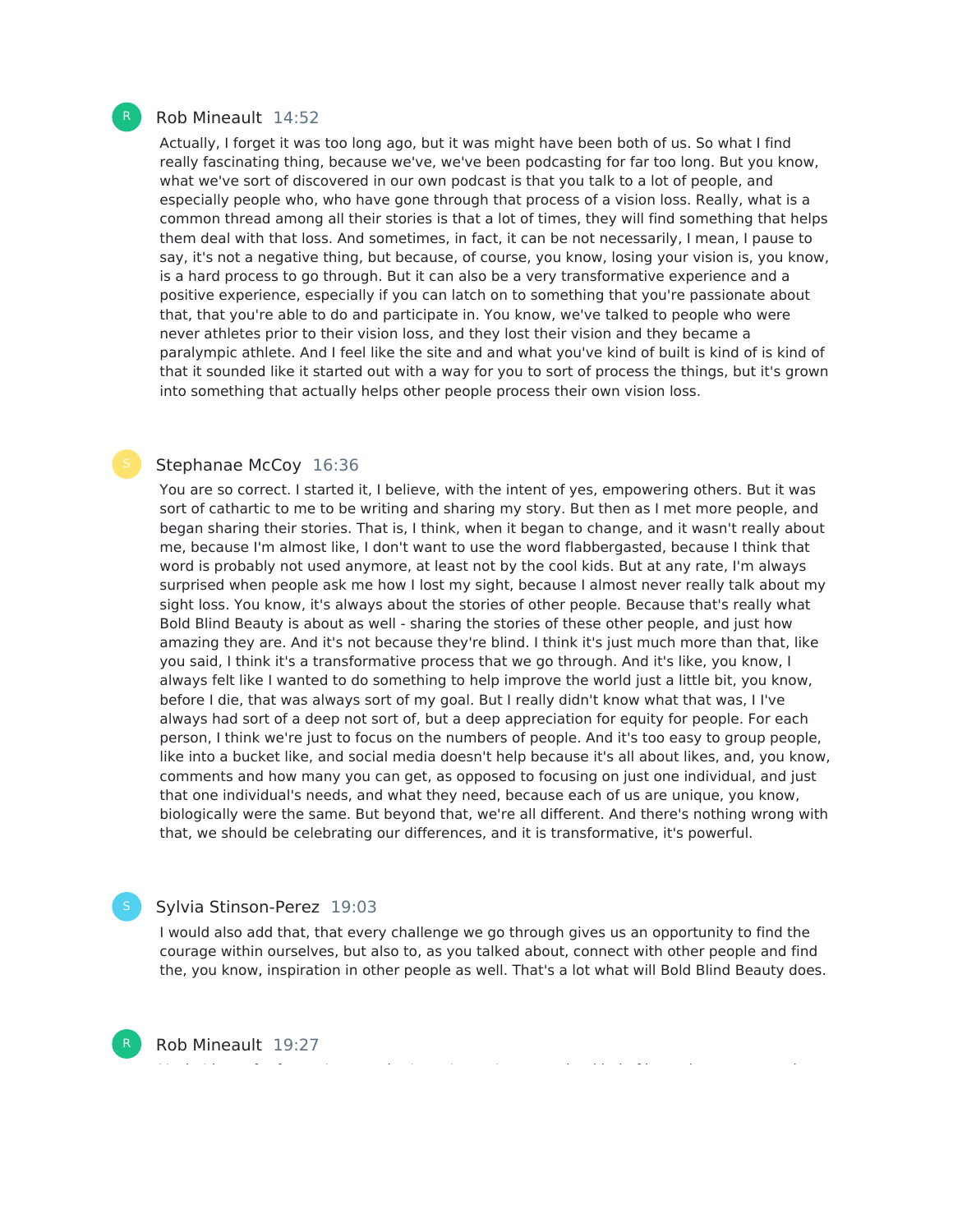Yeah, I know for for us. I mean, that's, we've we've started to kind of have the same experience in the life of this podcast. You know, when we first started this podcast, you know, we were we it was just going to be a podcast about assistive technology, because that was the field that we all happen to work in. And I think that lasted about four or five episodes. And then we we started talking to members of the community. And we were just completely floored at at just how powerful a lot of the stories were. And we found that the value in I'm sharing those stories. And I think that, that platforms like podcasting, and like blogging, is is really powerful. Because being able to share those stories with with people that are in different places on their own journey, I think I just can't understate how powerful that can be.

# Sylvia Stinson-Perez 20:23

And as it as it relates to technology, I think it also helps people who maybe have, you know, experienced that vision loss, realize, oh, my gosh, I couldn't I couldn't do this, I couldn't learn the technology that enables me to continue to use the computer or to podcast or to get my voice heard out there. So I think the technology part, you know, I know you're AT Banter, and I think technology is really important. And, you know, you've I've heard in my whole career, it's the equalizer for people who are blind, and that is so true. And we're using technology, through the blog, and through the website and through the podcast, to to bring that voice to the world.

# Steve Barclay 21:11

Technology can be really powerful in people's lives. But what what you're doing is, is you're enhancing self esteem, which is essentially the same thing that that technology can bring to the table. You know, anything that that helps develop somebody's self esteem in strange, strange circumstances, for many people, you know, going going through the process of vision loss, can can be, as Rob said before, transformative. But there's often a lot of depression that comes alongside that. I mean, there's the whole grieving process to it. And to be able to break out of that is, is hugely empowering, and I love that you guys are, are helping develop that, that self esteem that people need to move forward in their lives.

#### Stephanae McCoy 22:05

Oh, that's so important, because we recognize that. You know, it's through sharing these stories and amplifying our voices within a community, that change can happen. The idea behind Bold Blind Beauty wasn't just for blind people, though. It was yes, to empower blind women. But it was to connect sighted and blind people because I recognized that sighted people needed to understand blind people and vice versa. I felt that if it was just a blog or platform reaching just blind people, that that would have its benefits, but it would almost be like preaching to the choir when I felt like we had a broader message. You know, our mission is about improving humanity, by changing the way we perceive one another. That's a really broad mission. But it's that way intentionally because in my mind, we have to begin there looking at people, really looking at people and I'm always saying, Sylvia, has heard me say this a million times. We have to accept people where they are as they are.



Sylvia Stinson-Perez 23:26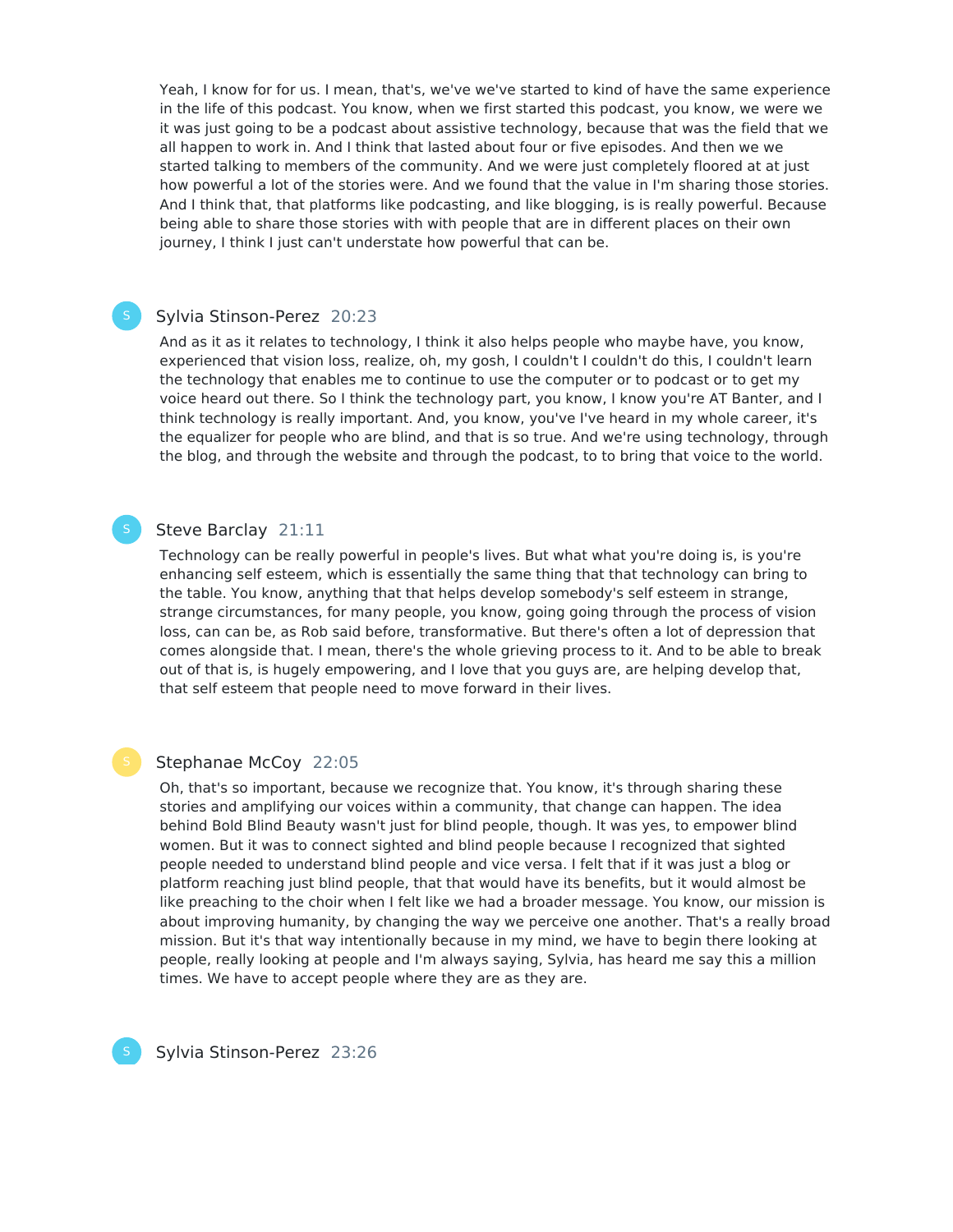Yeah, we all have challenges.

#### Stephanae McCoy 23:28

Yes, everybody does. Everybody does. Even people who are considered able bodied, which I like to call temporarily able bodied, because all of us can at any time in our lives, acquire a disability. And it's only through fate or you know, the stars that we might not, but the older we get our risk for acquiring a disability increases exponentially. So that's another reason why I felt like we had to talk to not just blind people, but sighted people as well. And then connecting everybody to let them know, this is even bigger than blindness. You know, it's really about people it's a human thing.

#### Lis Malone 24:16

You know, Steph at the beginning of this podcast, you actually used the phrase which I loved. You said that there's no one way to be blind and what's interesting is that when I was going through all of your rich content, you know, I got to watch some videos and listen to podcasts and read some blogs as I my one of my takeaways was wow, there is no one way to either be beautiful or, or more so feel beautiful. And I definitely felt that radiation of content that this is for any person who wants to just really sort of engulf themselves in hey, I can feel good whatever in whichever way I want. and take little tidbits of lessons learned from all different types of, of women, it seems like it's mostly women content that you have. And it is so applicable. Regardless whether you're sight impaired or not. It's just very good human advice, which I, I absolutely adored.

# Stephanae McCoy 25:20

Thank you so much. And I'm so glad to hear you say that because when we started, we had men, we had women, we've had younger people, we've had more senior people. And that I didn't expect, I really didn't expect that. And Silvia can testify to the, the idea of what you were talking about, there's more than one way to be beautiful. She talks about this a lot of times in her pieces. And what she said here on this podcast, there is so many ways to be beautiful. And to see beauty.

#### Lis Malone 26:03

Yeah, and to just radiate beauty. And, and I, and I think that, you know, beauty really should be, should be viewed more as a gender neutral word. You know, I think we always think of, you know, beauty has to just be you know, women and their hair and their makeup. It's really just a feeling and expression. But I think that the content is so inviting. And I think it like we were saying about how in this landscape of so much ugliness that we sometimes all experience on social media, you have created this new look of this positivity, which I think is, is very refreshing.

C Ctanhanaa McCou 26:47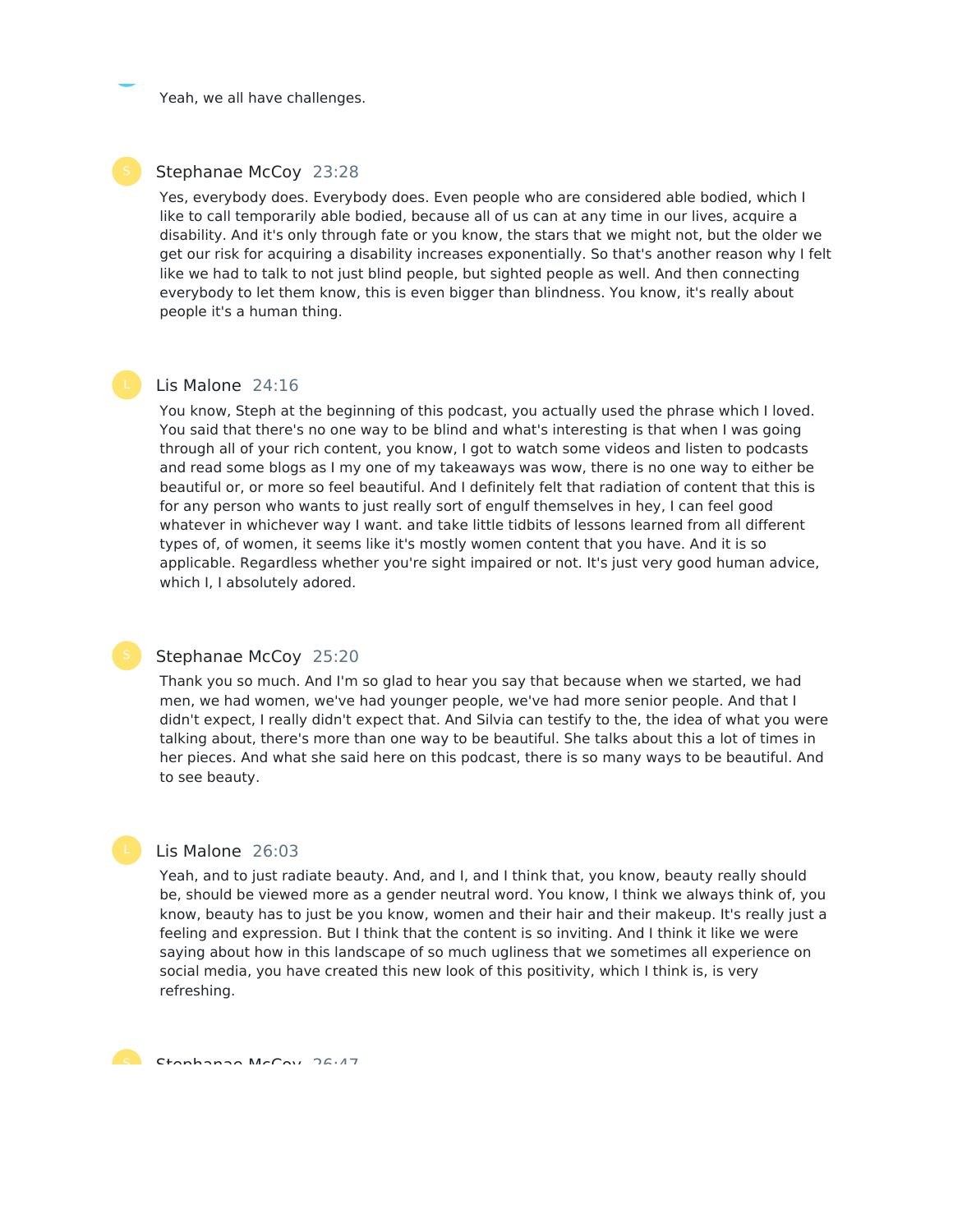#### **Stephanae McCoy** 2014/

Thank you so much. And to your point about beauty and men. It's funny you say that, because one of our first guys, well, he wasn't the first one. But he was the first one that approached me. And he wanted to be featured. And he said, and he's from Australia, so in his accent, and I can't imitate him because he has a beautiful accent. But he said I am confident in my manhood. And I am unafraid to be called a beauty or something to that effect. And so we did feature him last year as a 'Man in Motion'. But you know, it's amazing that all these guys that we featured as Men in Motion, none of them have an issue with being on Bold Blind Beauty. Not one of them.



# Steve Barclay 27:35

In Canada, we've co opted the term, right? So I can say that Ryan, he's a beauty, eh?

#### Sylvia Stinson-Perez 27:46

It is about it is about living your life in a way that is courageous that inspires others that recognizes the just the wonder of living.

#### Stephanae McCoy 28:07

Yes. We don't use that word enough. Wonder. Sometimes when I think about it, I think of when I was a child and just being so amazed by seeing things for the first time. And we lose that as adults. But that's what's so amazing about children, you know, they're seeing everything for the first time. And they do have a sense of wonder.

# Sylvia Stinson-Perez 28:32

And if we can see ourselves and other people through, I don't want to say through those eyes, but through our hearts, then we can recognize the beauty and others and ourselves. And you know what we didn't really talk about the bold part, that courageous part. Big thing that we try to bring to our audience, whether it be through the blog posts and the contributors or through the podcast is that living boldly, living confidently, being an advocate.

#### Stephanae McCoy 29:11

Yes, yeah, we didn't even talk about that at all. The name Bold Blind Beauty. I chose to put the word blind and between bold and beauty because number one is never associated with either those words. And I felt that has to change and I wanted to embrace my own blindness, because I'm not afraid to say that I'm blind. Now for people who don't understand I will say I'm legally blind or visually impaired because that's what they're used to hearing. But then I break it down for them and help them to understand that blindness is indeed a spectrum. But to be blind, and to be out here living our lives confidently is bold. That is bold. When you think about the people that aren't blind and won't do that, I mean, it takes a certain amount of tenacity to be able to do that. And I think when you're able to do that, that's a beautiful thing. So Bold Blind Beauty.

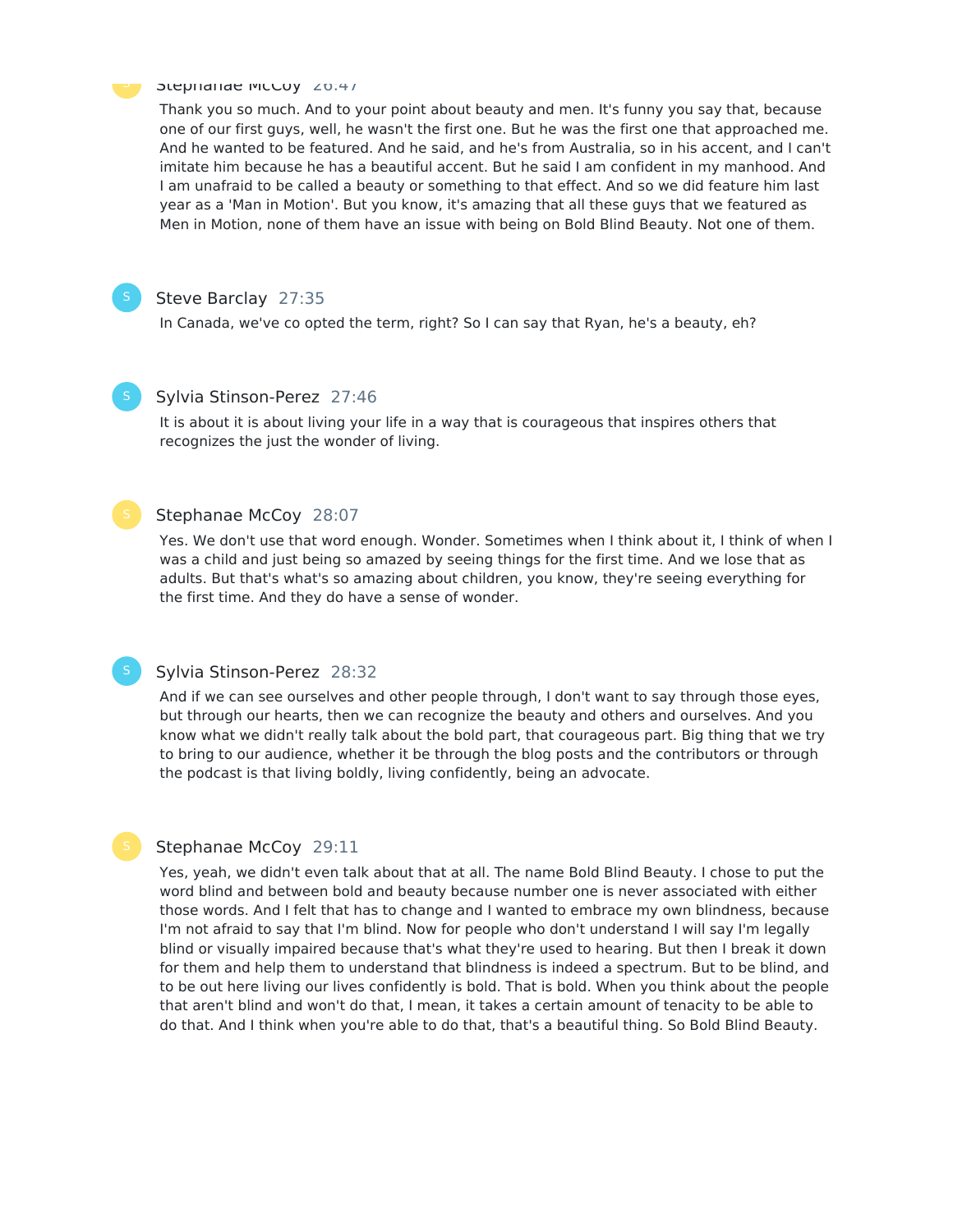#### Steve Barclay 30:26

I've got a great bold story for you. I was just talking about this the other day with some some folks who went went with me down to space camp in Alabama. So Space Camp every year, they do a space camp for the visually impaired. And they had just finished setting up this this obstacle course which included things like a pole that you climb up and jump off of and, and a big climbing wall with a zipline coming off of it. And the folks who organized it, they had to really, really try and get the folks from Space Camp to allow the blind kids to do this course. They finally convinced them that they could do it. And over over the course of the time that I was there, our group, every single blind kid went up the climbing wall and went down the zipline. At the end of the camp, one of the guys who ran ran the the place went up to me says you know, we have corporate events. We have high schoolers, we have college groups, we have elementary schools. This is the first group that has ever gone up that tower and down that zipline, all of them, every single one of them. And there's so much we can do as a community when we inspire ourselves. And I love what you guys are doing.

# Rob Mineault 31:56

So talk to me a little bit about the podcast. How did that all start? And how are you enjoying it? How are you finding it and what's the reception been to it?

#### Stephanae McCoy 32:07

Oh, gosh, the way it started was all Sylvia's idea. She's like, kill me for saying that. But it was and honestly, when she mentioned that I thought I was going to have a heart attack. I thought my head was gonna explode. Because I'm like, we are doing all these things right now, how are we possibly going to do a podcast? And then I did the research and found that podcasts were skyrocketing. And the platform we wanted to use was a good platform. And so we just sort of just dove headfirst into it. We only do one a month. Yes, that's all we can manage right now. But it's it's really enjoyable because again, because of our team, you know, Nasreen and Sylvia without the two of them, there's no way I could have pulled it off. No way whatsoever. Sylvia is so instrumental in helping us to, you know, just pull it together with our timeline with our questions, just pulling all that together, I do all the editing and everything and I sort of as much as I complain about it, I think I must enjoy it.

R

Rob Mineault 33:40

That sounds familiar.

#### Sylvia Stinson-Perez 33:42

She definitely has the hard work and, and well, we plan out in advance and we try to make the podcast relevant. And I think that probably more than anything these the the podcast do focus on issues around blindness and advocacy. Maybe Steph do you want to talk about the how we chose the AIR and what that means?

R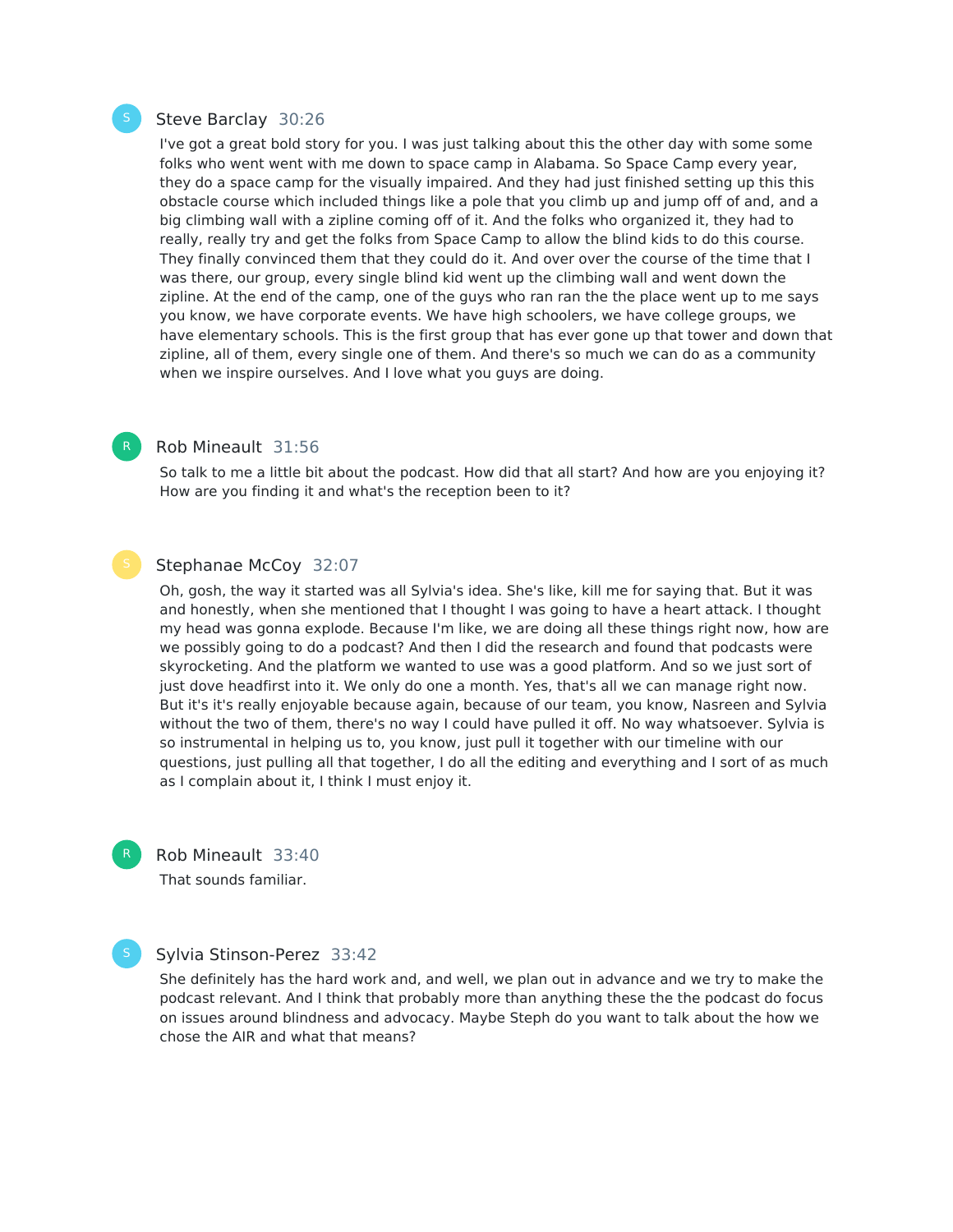#### Stephanae McCoy 34:12

So I love air, we love air. So found on on Bold Blind Beauty. I came up with this acronym AIR. At that time, it was accessibility, inclusion and representation. And all of us thought that that was amazing. Oh my god, this is so amazing. So then when we came up with the podcast, we needed a name. So we reached out to you know, our team, and we're like, we need a really cool name for this podcast. And it was our global ambassador from Russia, who came up with the name Bold, Blind Beauty On-AIR and then I go back to everybody else. I'm like, but I need an image. What kind of image represents air? Then Sophia said how about a hot air balloon? And I'm like, wow, that's really cool. Okay, so we got our image, we got the name, we did change accessibility to access because we feel that access is a broader term that includes accessibility. And there's so many ways we can go, you know, in so many directions with just using the word access. So it's access, inclusion and representation. And this year last year, when we look back at all of the people that we featured last year, and the conversations we had, we felt like it was more about inclusion. So this year, we wanted to focus on access. So before each episode, I give a little sort of update on access, and what it is what it looks like. And then we launch into, you know, our conversation and stuff.

#### Lis Malone 35:42

I also really appreciate the fact that your advocacy goes a step further. And you do make representation as a woman of color. I'm a woman of color also. So I certainly always like to, you know, acknowledge, acknowledge representation. And I really do feel that you've done a very interesting job of sort of weaving all of these different elements in like this beautiful quilt. And it's very like it there's a lot happening, but somehow it all works. Is that makes sense.

#### Stephanae McCoy 36:27

Yeah. And honestly, I sit back from based on like, how does this all work? But again, it's because of all the people that I surrounded myself with. I mean, we have some amazing, amazing people who have some brilliant ideas. And every time somebody comes to me with another ideas, like, oh, great, let's implement it.

#### Sylvia Stinson-Perez 36:50

And I just, we have some new things coming.

#### Stephanae McCoy 36:53

We do we do. Oh my gosh, every time I think about just get all excited.



# Lis Malone 36:58

Are we getting an exclusive? Are we gonna get be able to break breaking news on AT Banter

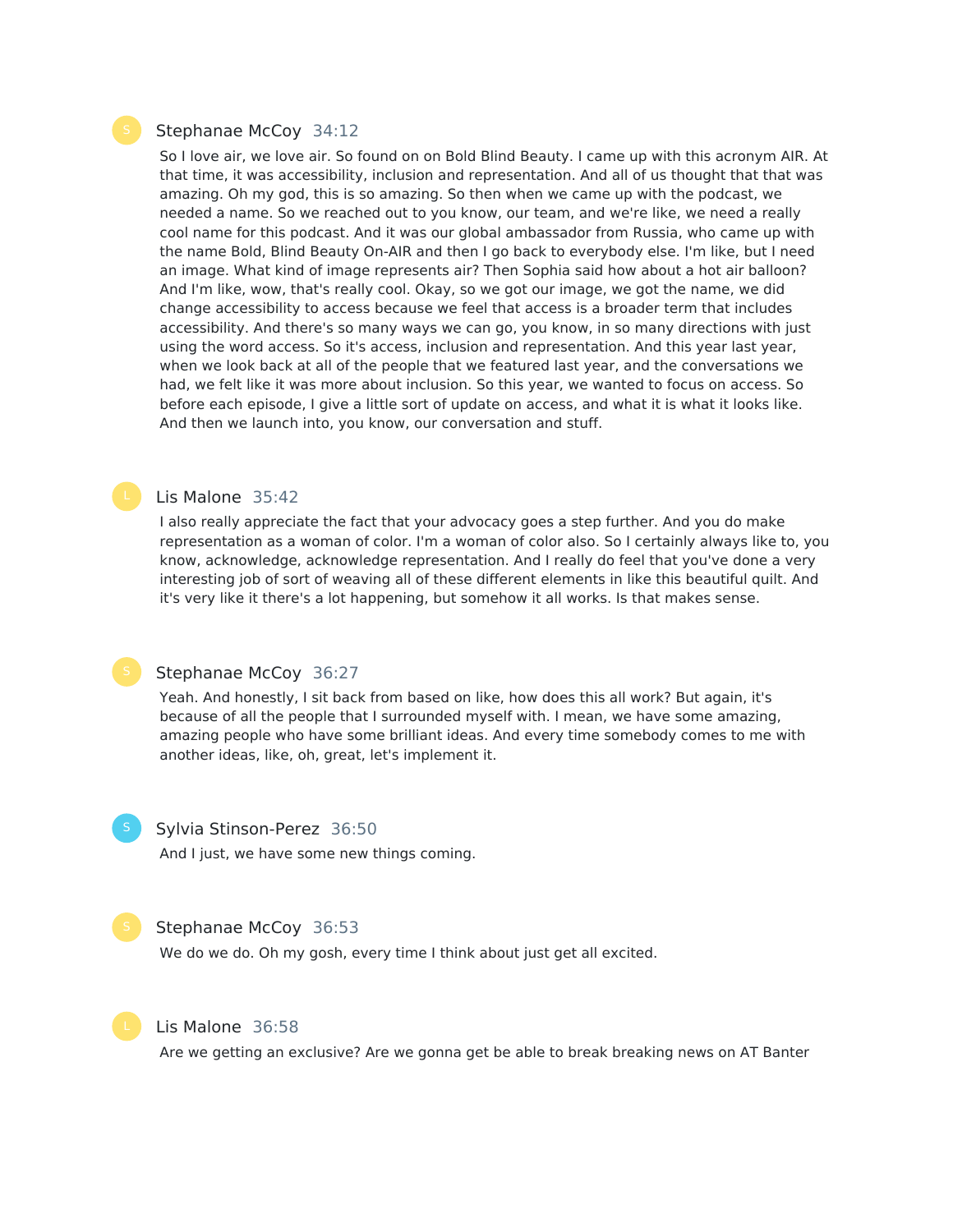about what's happening next with Bold Blind Beauty?



Well, we're working on finding a way to have a live stream on YouTube, too.

# Steve Barclay 37:28

Were afraid of that, because we wouldn't be canceled within the first week.

#### R

# Ryan Fleury 37:32

We're not afraid. You guys are afraid of that. We are going live next week. Live Stream. That's right.

#### Stephanae McCoy 37:48

Yeah, that's that's one of the things we're thinking about doing. We have a number of projects going on. And we actually just recently updated the website to reflect sort of the behind the scenes projects, because it had occurred to me, just a few weeks ago, I'm like, we got all this stuff going on. But we don't have it like anywhere, like where everybody can see it. You know, we talk about it. But it's like, we need people to see what we're doing. So for example, our virtual work experience program, which is for students, high school or college students with disabilities, to intern with us. Now, obviously, we work with other companies who partner with us who actually pay the interns, and then we provide the actual training, mentorship, that type thing and help them acquire the skills they need to further their education, or even a job. The most recent one was an Awakening the Senses panel session that we hosted. And when I say we, I mean our two young interns hosted on Friday evening. And it was really cool. They acquired the panelists. So there were six panelists, they talked about topics about romance, sexting, dating, all of these types of things like that occur, you know, in the online universe, and what that's like for them. And it was really, really interesting and to know that, you know, we had this 17 year old and this 20 something, you know, do this and this was our first time ever doing something like this was awesome. Just awesome.

### Rob Mineault 39:46

I just have to really emphasize this to anybody who's who's and I encourage all of our listeners to go check out Bold Blind Beauty because it's really amazing what's there. Because there really is like this this huge depth and breadth of of content and materials and materials. You guys are up to so much like I just I, I'm, I'm flabbergasted how you guys stay on top of it and create all this content and have all these things going on. It really is amazing.



Sylvia Stinson-Perez 40:29 Its Steph, Steph is the leader.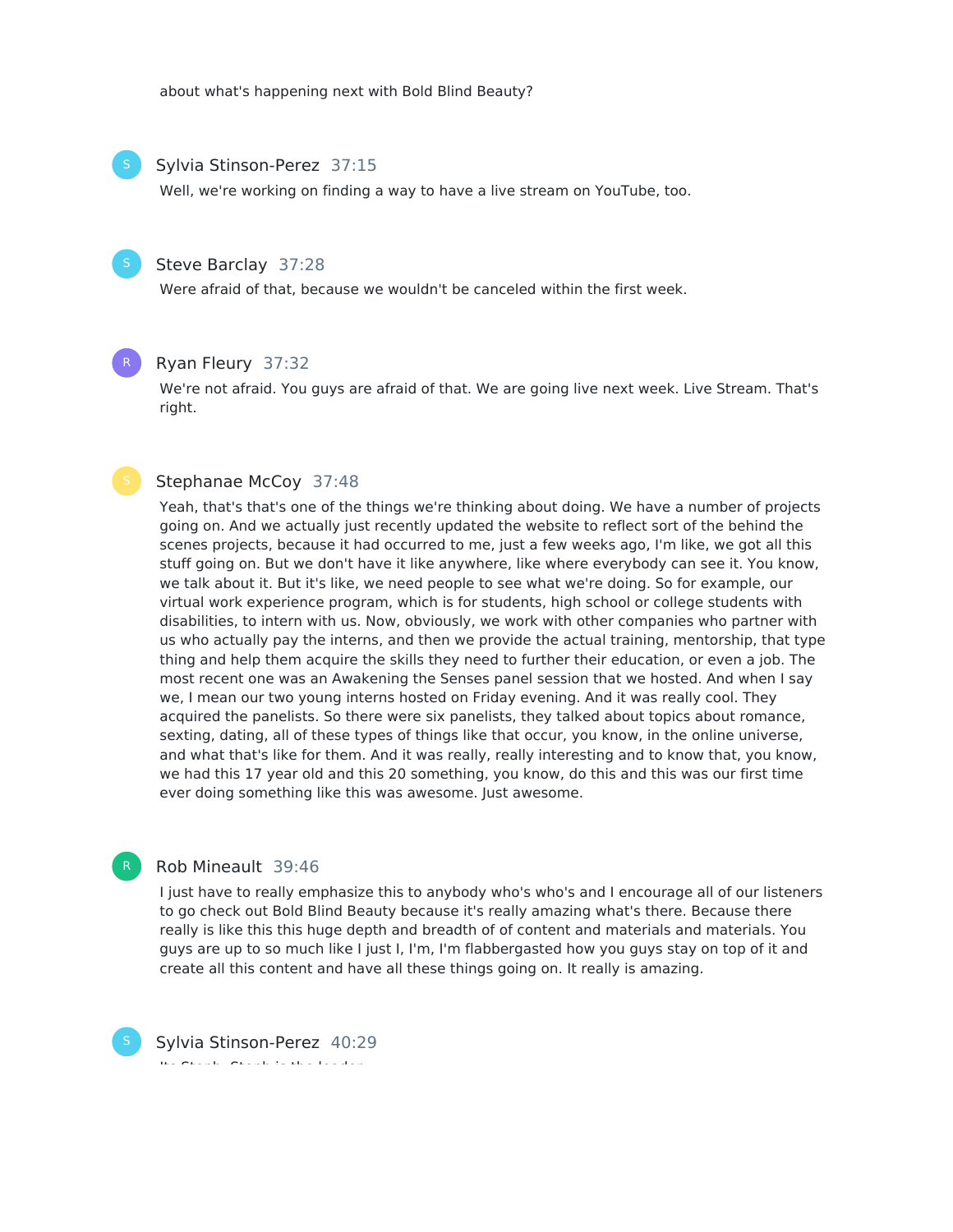Its Steph, Steph is the leader.



Stephanae McCoy 40:35

It's all of us, it is all of us.



#### Rob Mineault 40:39

Well, and that's what it sounds like. It sounds like what what's happened there is you've built this really amazing community that in this, this, this you all this collaboration that's going on. And it just goes to show you what can happen with the power of community.



#### Sylvia Stinson-Perez 40:57

Yeah, that's the power of wanting to make that positive difference. And really, the power of the message and trying to work together to really empower other people to find their bold and their beauty in their blindness.

#### Stephanae McCoy 41:16

Yes. And Sylvia you are, you hit the nail on the head, the message, I'm always telling people, you know, we have this merch, and we have all these things happening. But I am a horrible, horrible marketing person. Because I don't like being sold to. So I hesitate to sell to other people. But you know, finding a way to sell the message is something that is very palatable to me. We don't sell, I don't believe products, we're selling a message, we're sending a message of empowerment, we are by merit of what we're doing. You know, I'm a blind woman managing this site, and all of these different pieces that go along with it was able to collaborate with all of these creative minds. And we're all on the blindness spectrum, or we have some other form of disability. And and we do have a couple people who don't have disabilities, because they were just so inspired by the things that we're doing. They wanted to be part of our community. I think it it just shows people that. You know, even though there are barriers, there's physical barriers are sort of medical, metaphysical barriers. We can break through those barriers, if we come together as a community, and just figure out a way to do that. And that's what we're doing. We're doing that with AIR.



### Rob Mineault 43:01

All right. Well, for anybody who is interested in finding out more and visiting the site, where can people find you guys?

Stephanae McCoy 43:11 We are everywhere.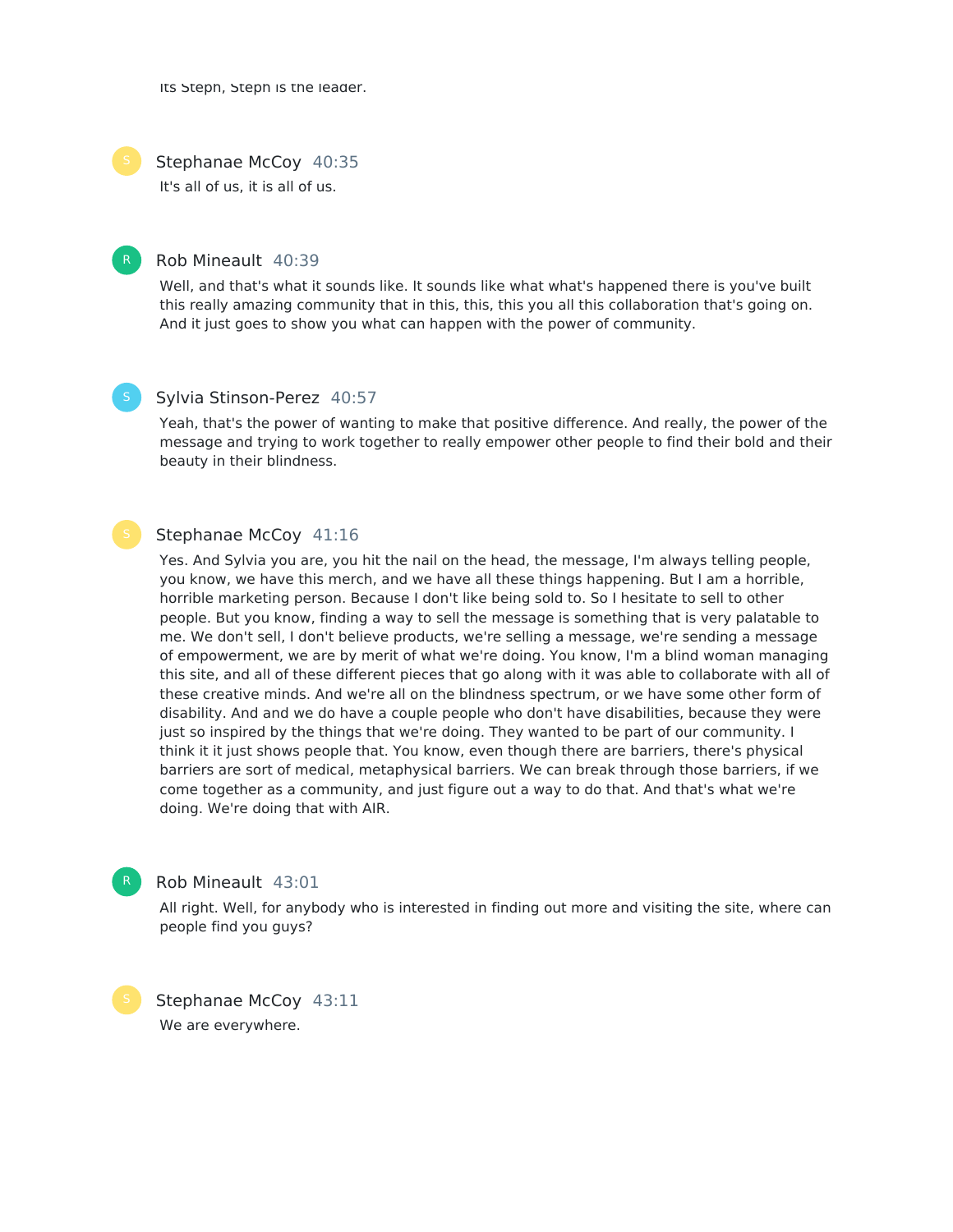

# Rob Mineault 43:15

And believe me, everybody, they are.



# Stephanae McCoy 43:19

Well, boldblindbeauty.com is the website. We are on Facebook, Twitter, YouTube, Instagram, Bold Blind Beauty. Oh, and then the podcast. Bold Blind Beauty On-AIR.



# Steve Barclay 43:35

No, you can't mention that, we don't want competition.



#### Rob Mineault 43:40

Competition is good. Listen, ladies, I want to thank you so much for for taking some time out and chatting.. And and really to thank you for for all the hard work that you guys are putting in and creating a really amazing online community that I think is really important to a lot of people.



# Stephanae McCoy 44:00

Thank you. Thank you for having us.



#### Rob Mineault 44:04

And listen, we'll see you at the live stream. I'm gonna check it out.



#### Lis Malone 44:08

Check this out with the breaking news. We are so much more than AT Banter. We are news. You heard it here first, folks. That's right.



# Sylvia Stinson-Perez 44:22 Bye. Bye, guys.

Stephanae McCoy 44:23 Thank you.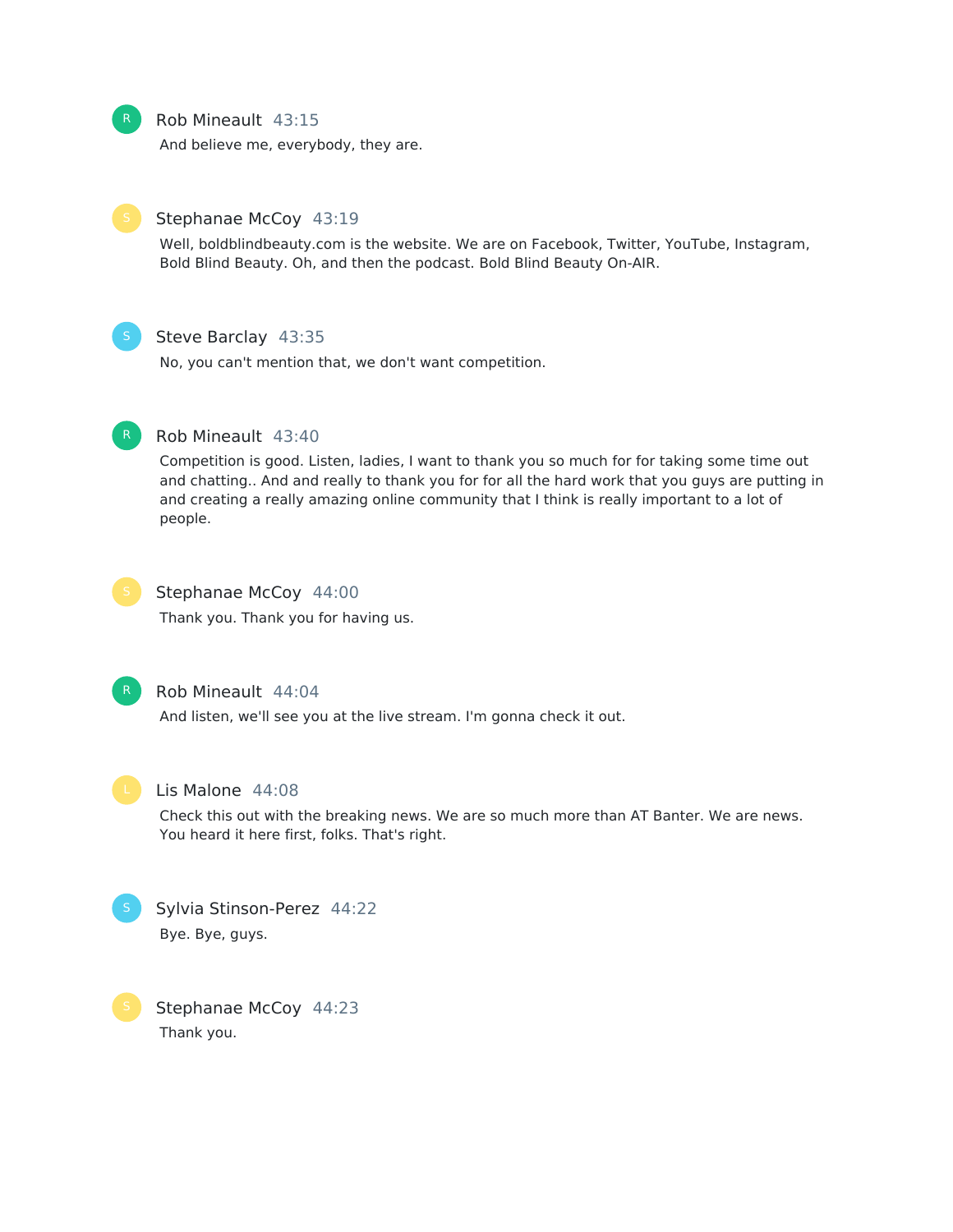Steve Barclay 44:24 Thanks!

Rob Mineault 44:26 Man. The energy level.



Steve Barclay 44:29

Yeah, no kidding.



# Rob Mineault 44:30

Like I honestly you you go to the site, and it's like, it's amazing. All the stuff they've got going on over there. I mean, I was stunned to learn that it's only eight years old. I mean, I was stunned that I could do the math to figure out that it was eight years old. But then after I did that, I was also stunned to find that it was only eight years old. Yeah, just just incredible. The amount of work that they must be doing over there because they have Advisory Councils you know, all their all the other profiles that they do on people all have YouTube videos connected to them.



# Lis Malone 45:09

Yeah, they've got a team of contributors, interns,



# Rob Mineault 45:13 Interns!

Lis Malone 45:15 They've got everything. It's, it's awesome.



Steve Barclay 45:17 Where do we got an intern? Intern?

Rob Mineault 45:20 I know.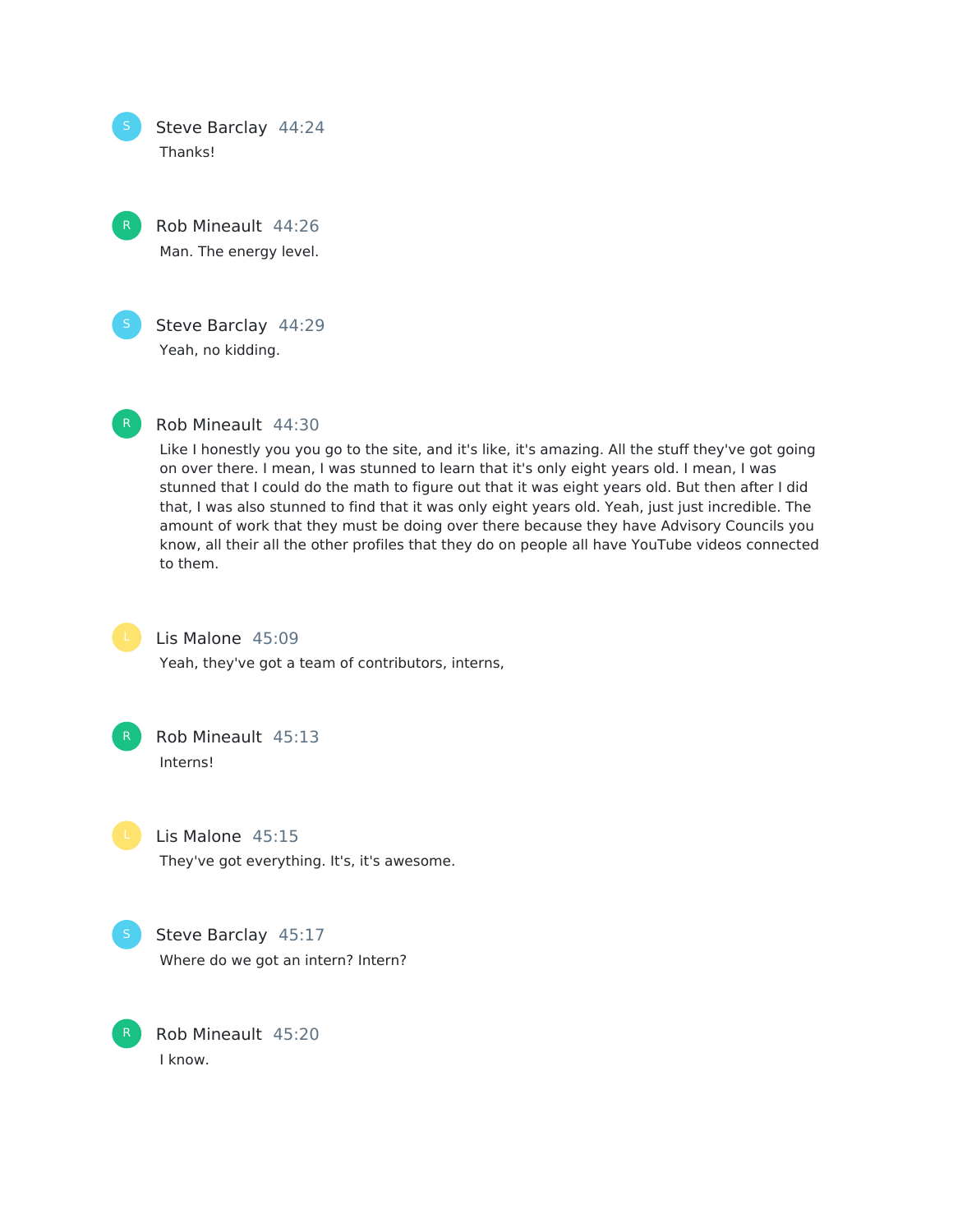

# Lis Malone 45:22

I know.

We probably need an advisory council.



# Steve Barclay 45:25

Ryan, get us an intern. Oh, man. Yeah, though. That was great. I love it ... AIR. I wish we would have thought of that.



# Rob Mineault 45:38 I know. Right. So marketable.

Steve Barclay 45:40 Yeah, it really is.



Lis Malone 45:44 Good acronym. Yeah.



Rob Mineault 45:45 Everybody loves air.

Steve Barclay 45:46 Like I said, my first response. I'm a fan.



Rob Mineault 45:52 Well, anybody else any anything else to say about that?

Lic Malono 45:56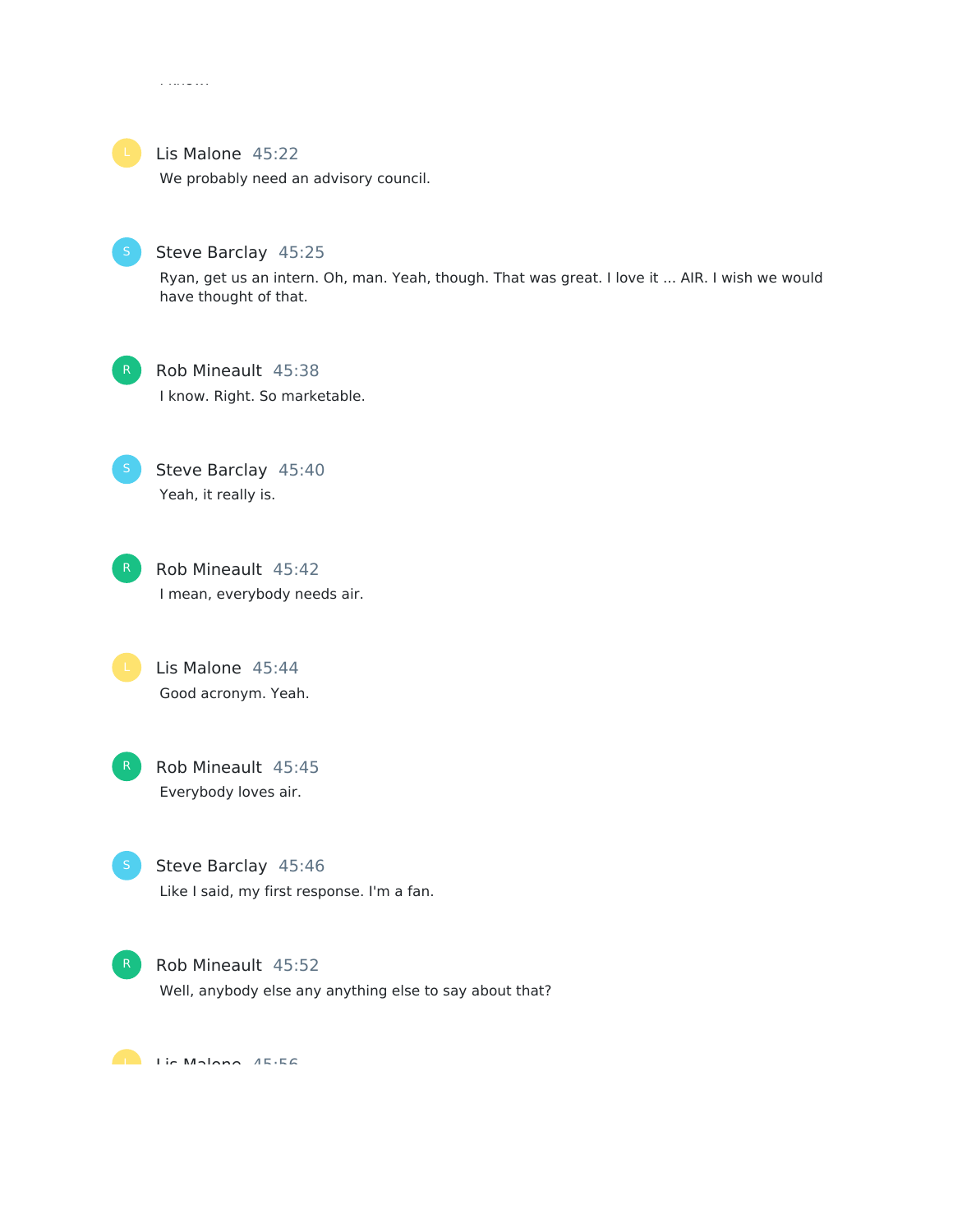LIS MAIUTIE 45:50 We could be hair.

Rob Mineault 45:58 Oh, well, some of us could.

Lis Malone 46:01 I put the the H in here. I put the hair in H or I put the -

Steve Barclay 46:05

We could be chair that Canadian home of--



Rob Mineault 46:07 Oh, wait. Yeah, Canadian home. Air I see. Yeah, that's true!



Lis Malone 46:17

And Rob, just just so you are caught up for Edmonton lost in four straight.



Rob Mineault 46:24

Oh, did they? So the Calgary won the battle of Alberta?



# Steve Barclay 46:28

No, Edmonton beat Calgary and then Calgary went on to meet the Avalanche and the Avalanche spanked them.



#### Rob Mineault 46:44

Well, and so what's that? What are the implications of the playoffs? Are they over?



# Steve Barclay 46:48

No, no, the playoffs are not over. It comes down tonight to Tampa Bay and the New York Rangers. And depending on who wins that matchup, they go on to meet Colorado in the finals.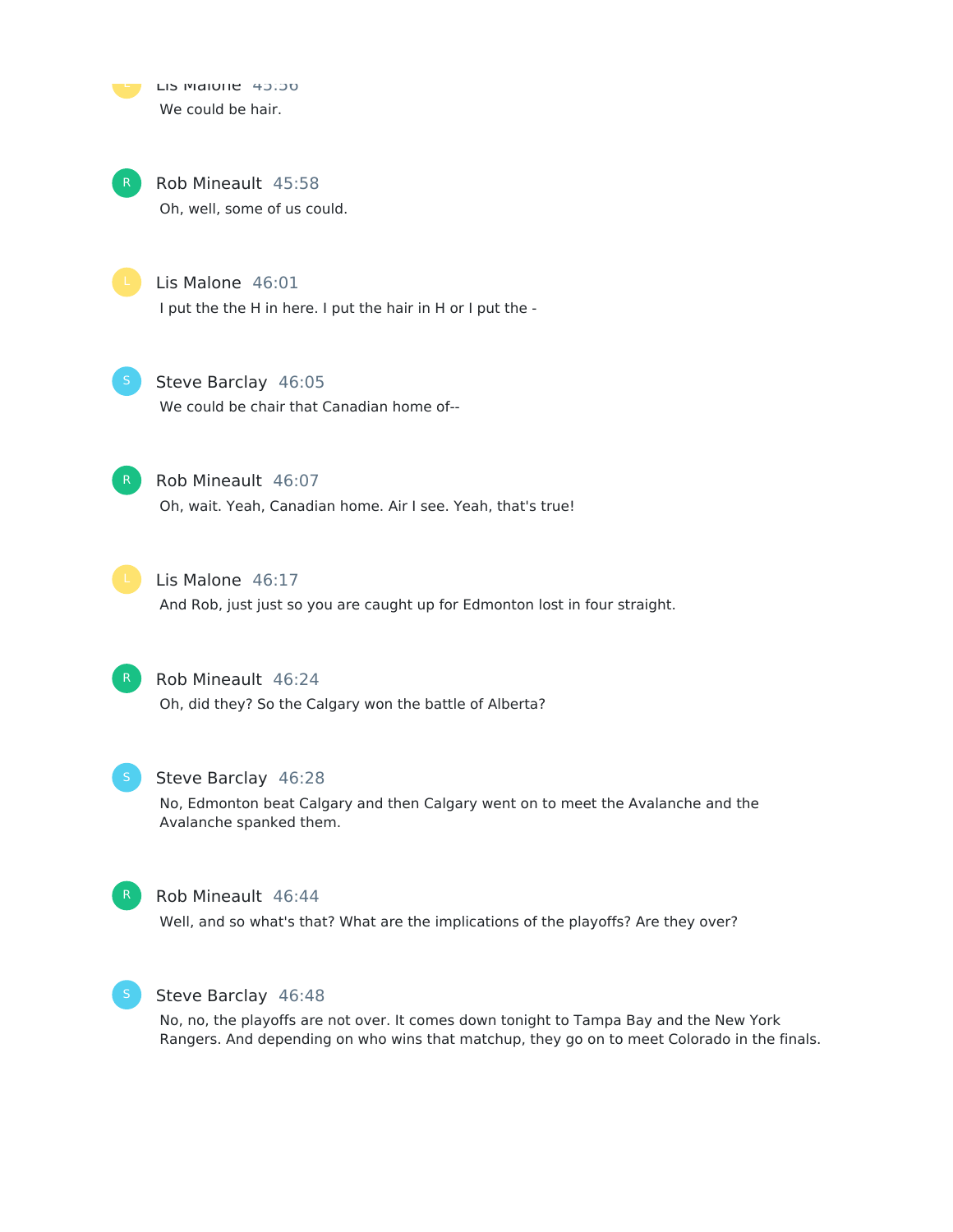

#### Lis Malone 47:08

You look forward to the end of hockey season.



#### Rob Mineault 47:11

I was gonna say that but yes, but I was gonna say I look forward to next week's update to see what's gonna happen



# Lis Malone 47:23

We're coming down the homestretch Rob and then it'll be all over and we won't talk about hockey for now.



#### Rob Mineault 47:28

Listen, if the listeners enjoy it, then I'm all for it.



# Lis Malone 47:35

I don't know Is anyone emailed us and complaint?



# Steve Barclay 47:38 Not so far.



# Rob Mineault 47:40

No, I don't think so. So there you go. Yeah, well, I mean, my team is sports so I think it's gonna win no matter what. So that's a shoe-in and if only I had a bookie that I can place a bet 10 to one on sports. I'd be a rich man. Hey, Lis?



Lis Malone 48:06 Who what?

Rob Mineault 48:19 Hey, can people find us?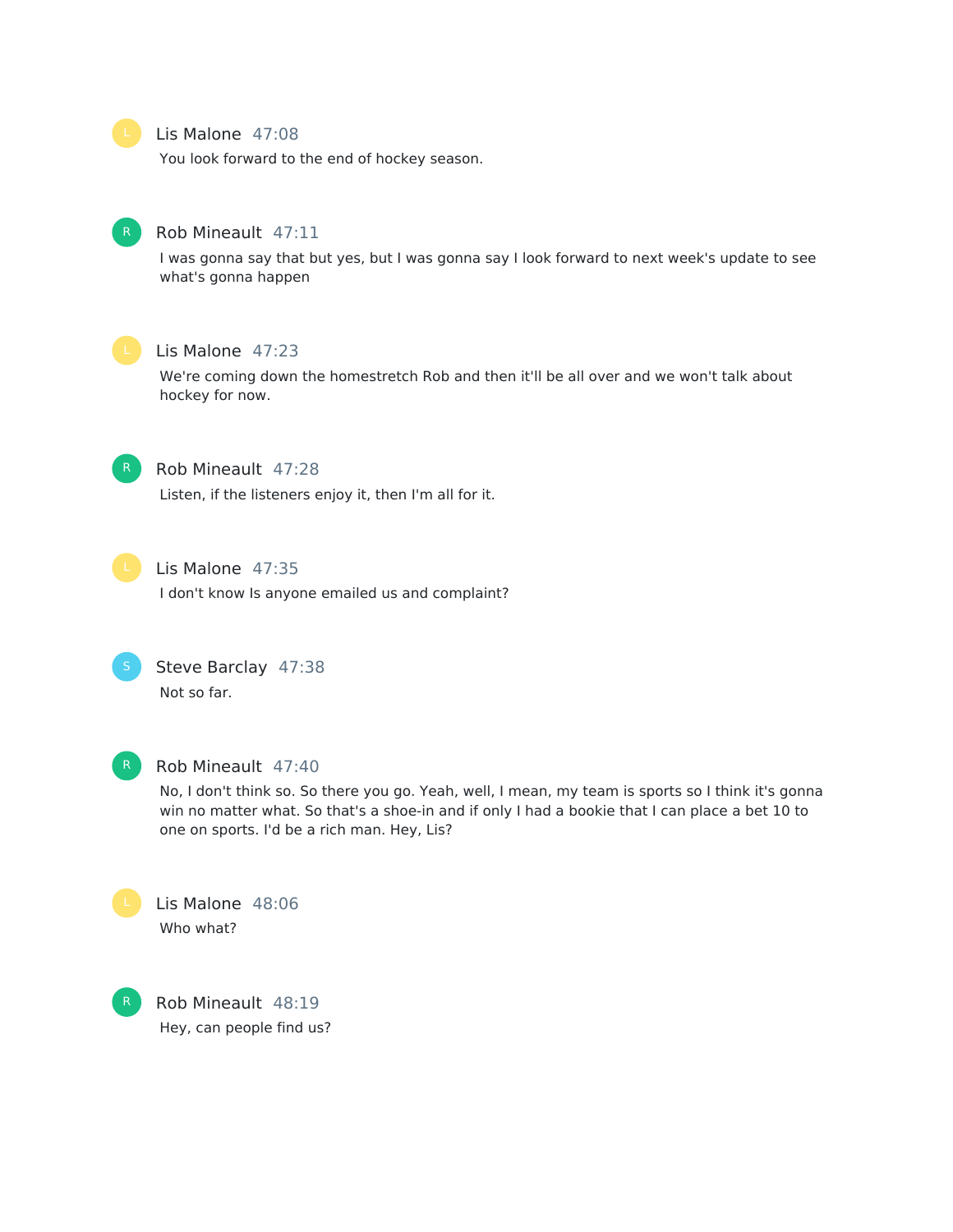# Lis Malone 48:21

We can be found online at atbanter.com.



#### Rob Mineault 48:26

They can also drop us an email if they so desire at cowbell@atbanter.com.



#### Steve Barclay 48:36

And if they're so inclined towards them social media things they can find us on Facebook and Twitter if they go looking.



# Rob Mineault 48:45

You know what I've realized in this new outro that we've built since Lis joined us. We didn't leave Ryan anything to do other than hit the cowbell.



# Ryan Fleury 48:55

Isn't that awesome? Love it.



# Rob Mineault 49:01 That's a sweet division of labor.



#### Ryan Fleury 49:03

I'm gonna hit stop anytime and lose all of you.



#### Rob Mineault 49:11

All right. Don't - power, absolute power corrupts absolutely. Clearly.



Rob Mineault 49:19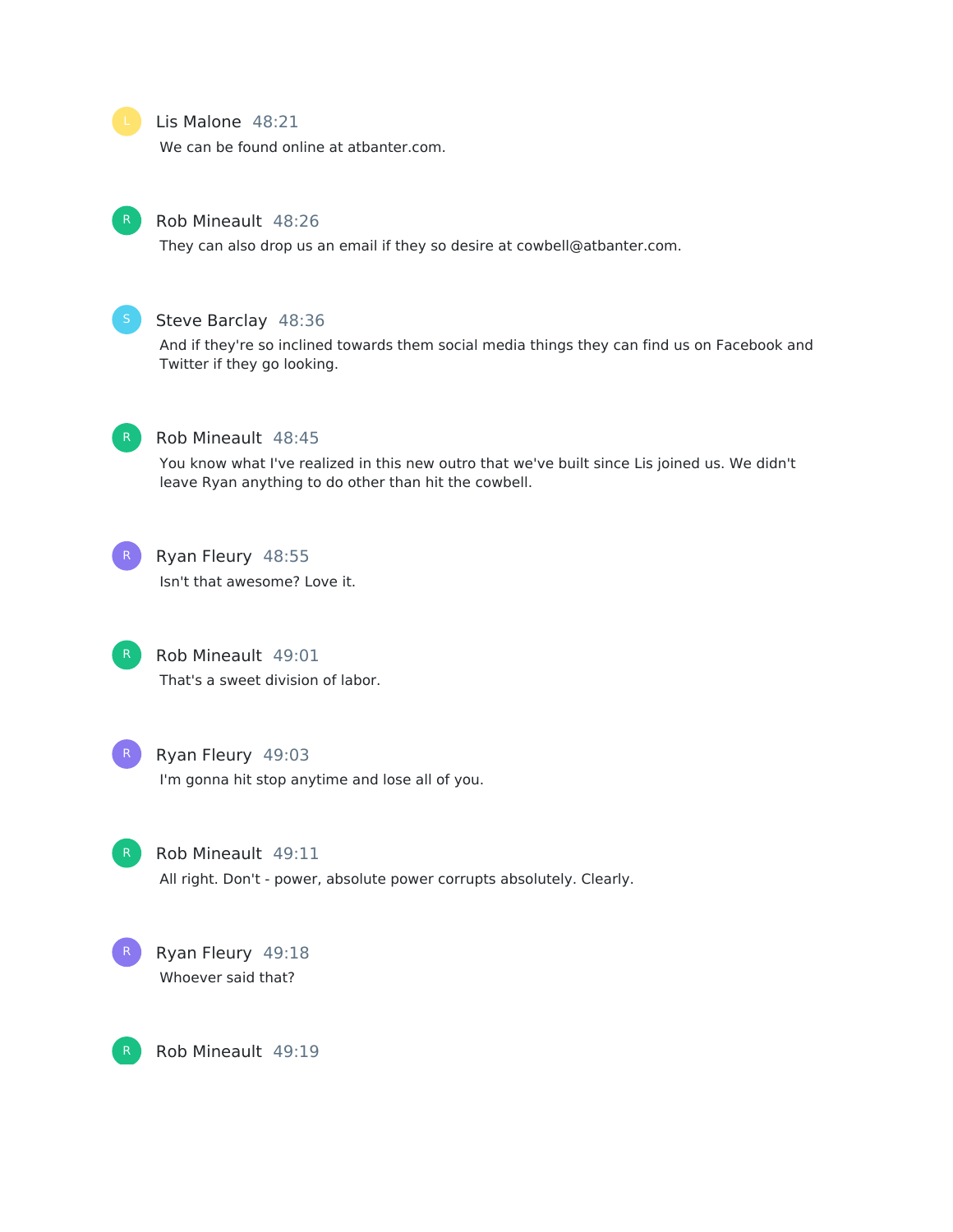I don't know. Actually. I don't know. Somebody did. I think it was Socrates. Or David Letterman, one of the two. All right. Is that it? Are we done?

Steve Barclay 49:30 That's it.



# Rob Mineault 49:30

We're done. Prepare for the live stream next week. Are you really serious about that?



# Ryan Fleury 49:35

We'll look into it. We might livestream over YouTube or Facebook.



# Rob Mineault 49:53

All right, well listen, I'll be there. I'll show up and make an idiot of myself. Do it every week anyways.



# Ryan Fleury 50:17

That's just it you know we'll just be doing it live now.



# Rob Mineault 50:21

Get some hard Seltzer and...

Lis Malone 50:24 I always have my hard seltzer.



Rob Mineault 50:26 It's white claw everybody. I bet you it's white claw. White Claw, give me free booze.

Lis Malone 50:34 No, give Liz free booze.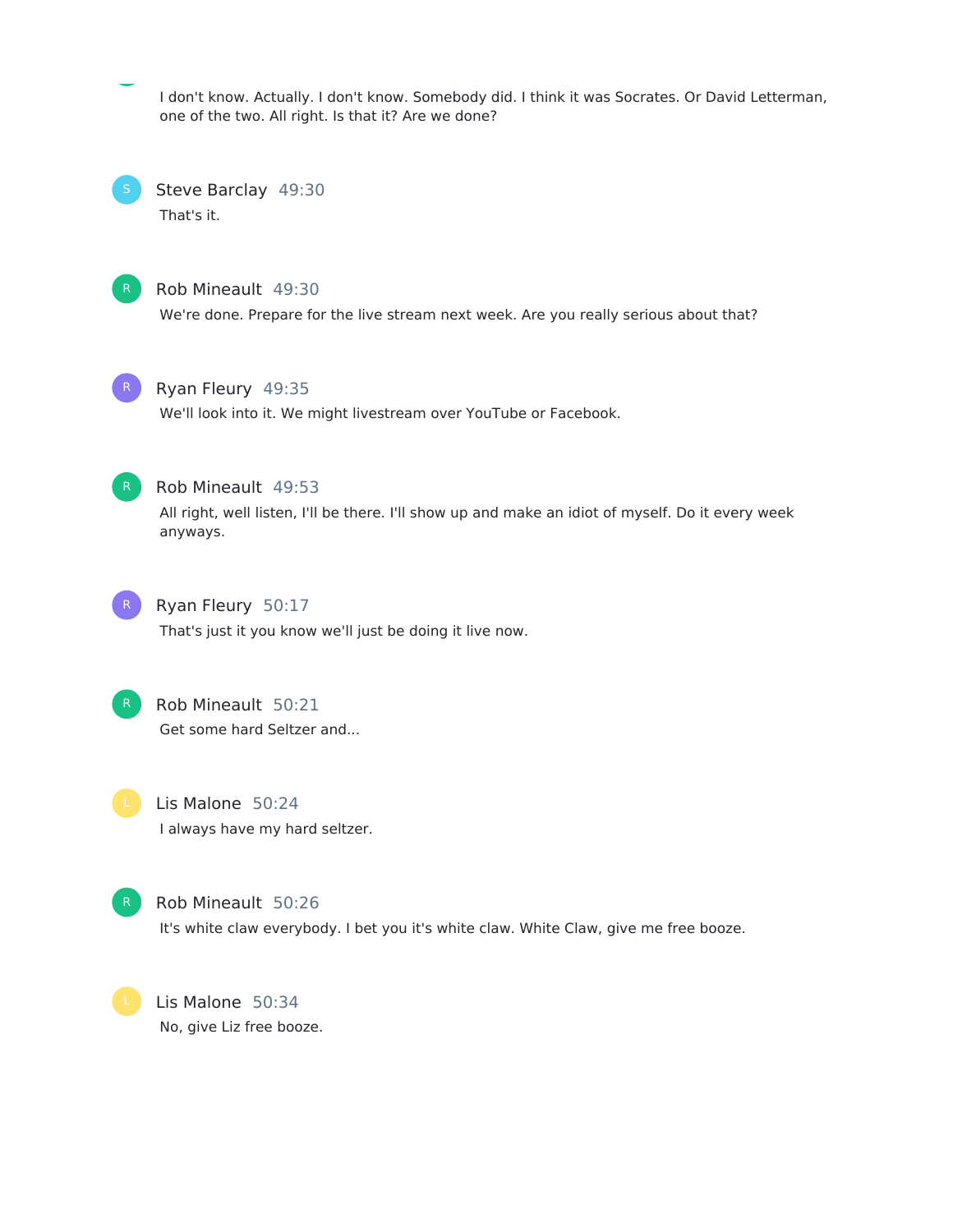

# Rob Mineault 50:35

Oh so you admit it!

### Lis Malone 50:37

Nope. I can turn on my camera just to show you the can.



# Rob Mineault 50:51

Whatever, that's fine. No, it's fine. Have your mysteries. Like honestly, somebody once said that too. The air is clear, water is wet and women have secrets.



Ryan Fleury 51:08 it's time to go.



Steve Barclay 51:10 That's called casual chauvinism?

Rob Mineault 51:12 No, it's not. I'm just saying -- R



# R Ryan Fleury 51:14 Shades of Grey or something



# Rob Mineault 51:15

like not 50 Shades of Grey. But I'm just saying she's she's very mysterious. And a lot of people like that. It's fine.



#### Lis Malone 51:26

someone had a bad Bumble date recently or something?

Rob Mineault 51:28